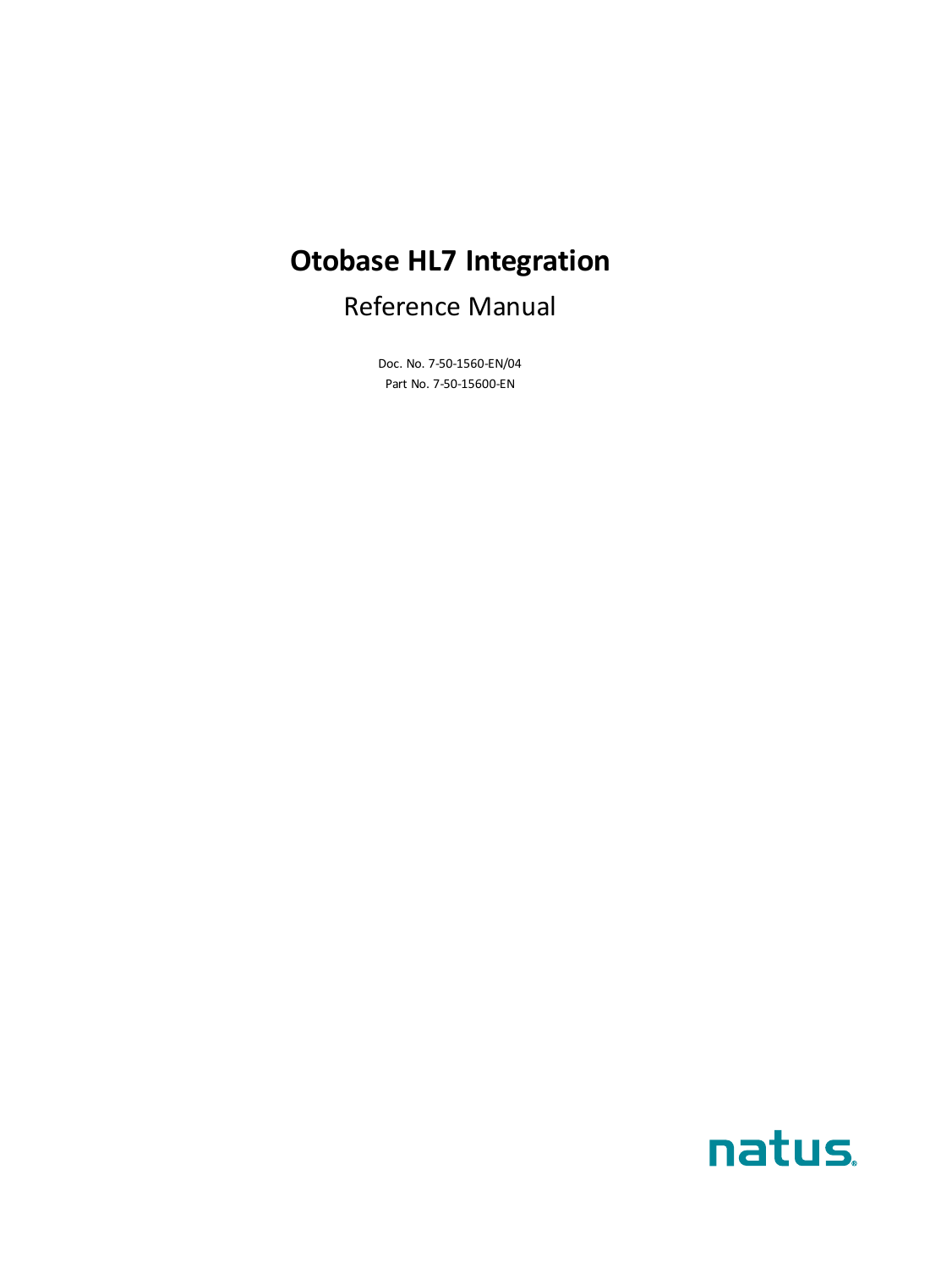#### **Copyright notice**

© 2014, 2021 Natus Medical Denmark ApS. Allrights reserved. ® Natus,the Natus Icon,Otometrics,the Otometrics Icon, Aurical, Madsen,HI-PRO 2,Otoscan, ICS and HORTMANN are registered trademarks of Natus Medical Denmark ApS in the U.S.A. and/or other countries.

**Version release date** 2021-09-28 (222085)

**Technical service and support<br>Please contact your supplier.**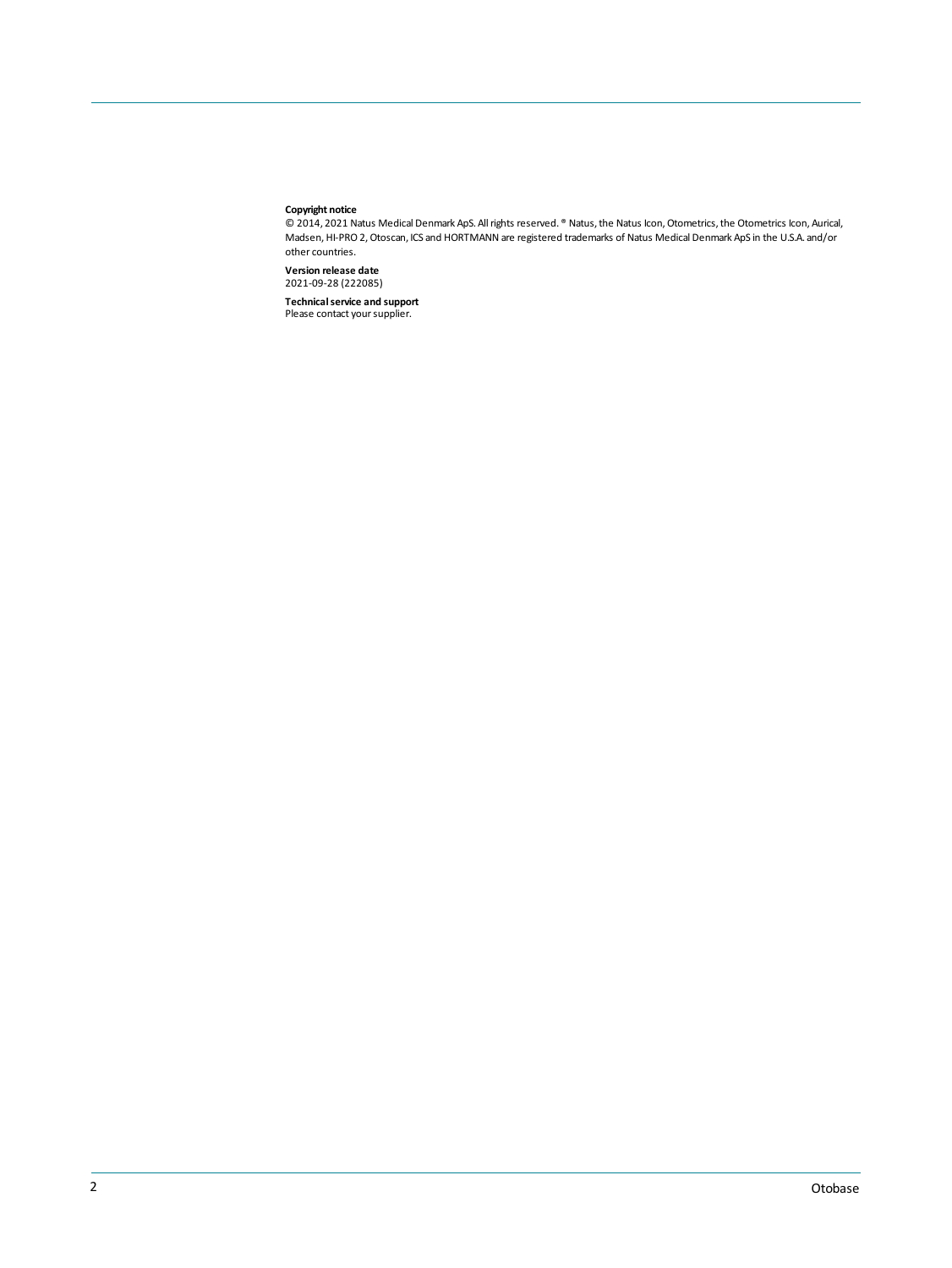# **Table of Contents**

| 3.1 |                                                                      |
|-----|----------------------------------------------------------------------|
|     |                                                                      |
|     |                                                                      |
|     |                                                                      |
|     |                                                                      |
|     |                                                                      |
|     |                                                                      |
|     |                                                                      |
| 3.2 |                                                                      |
|     |                                                                      |
|     |                                                                      |
|     |                                                                      |
|     |                                                                      |
| 3.3 |                                                                      |
| 3.4 |                                                                      |
| 3.5 |                                                                      |
| 3.6 |                                                                      |
|     |                                                                      |
|     |                                                                      |
|     | 3.6.3 Example of Acknowledgment (ACK) message in case of success     |
|     | 3.6.4 Example of Acknowledgment (ACK) message in case of failure     |
| 3.7 |                                                                      |
|     |                                                                      |
|     |                                                                      |
|     |                                                                      |
|     |                                                                      |
|     |                                                                      |
| 3.8 |                                                                      |
|     |                                                                      |
|     |                                                                      |
|     | 3.8.3 Example of ORU Acknowledgment (ACK) message in case of success |
|     | 3.8.4 Example of ORU Acknowledgment (ACK) message in case of failure |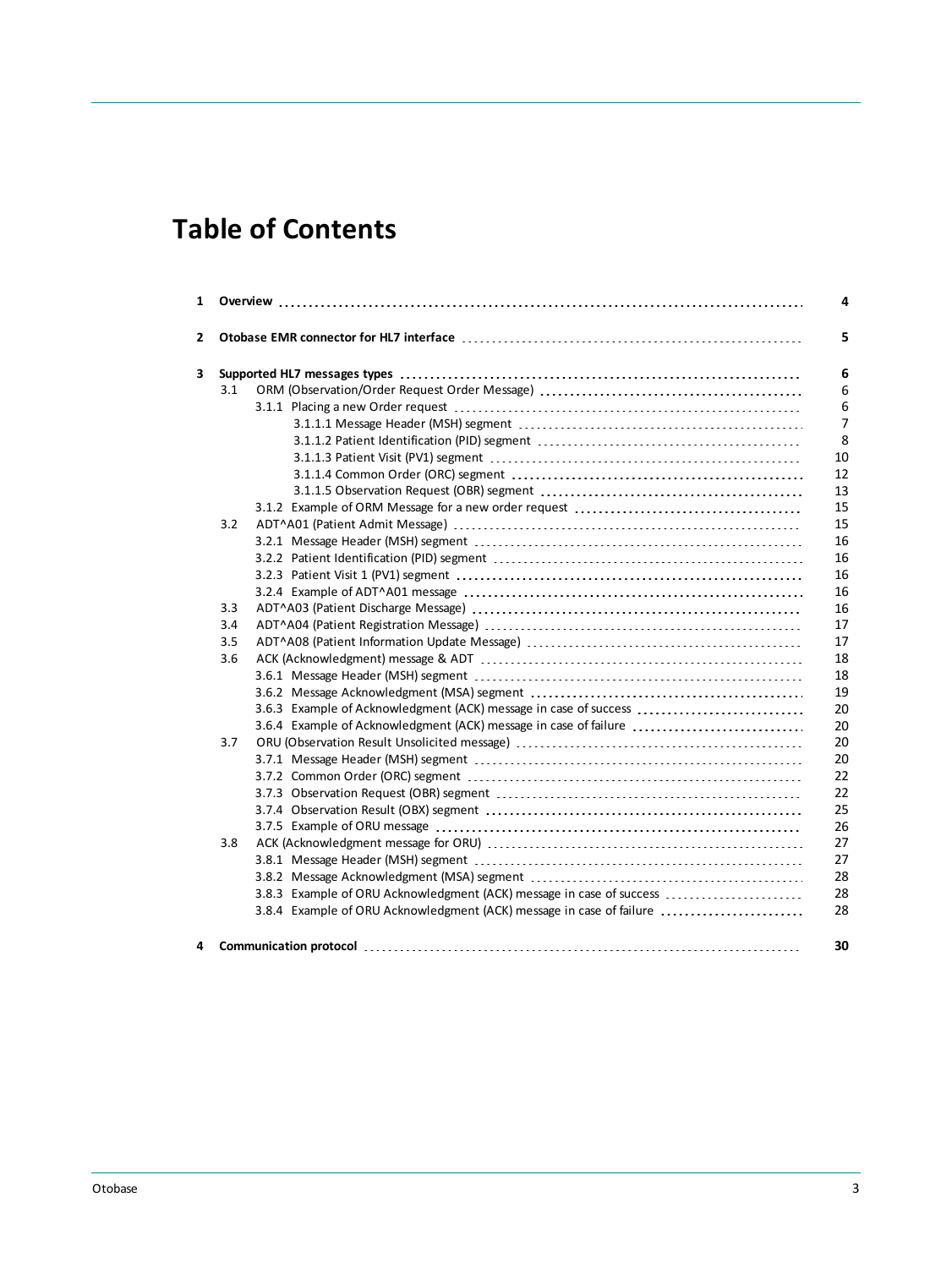# **1 Overview**

<span id="page-3-0"></span>The HL7 (Health Level Seven) standard was developed by a community of healthcare subject matter experts and information scientists collaborating to create standards for the exchange, management and integration of electronic healthcare information.

HL7 refers to the highest level of the international Standards Organization's (ISO) communication model for Open System Interconnection (OSI).

The application level addresses the data definition to be exchanged, the interchange timing, and the communication of certain errors to the application. The seventh level supports such functions as security checks, participant identification, availability checks, exchange mechanism negotiations and, most importantly, it supports the standard for exchange of data among healthcare applications.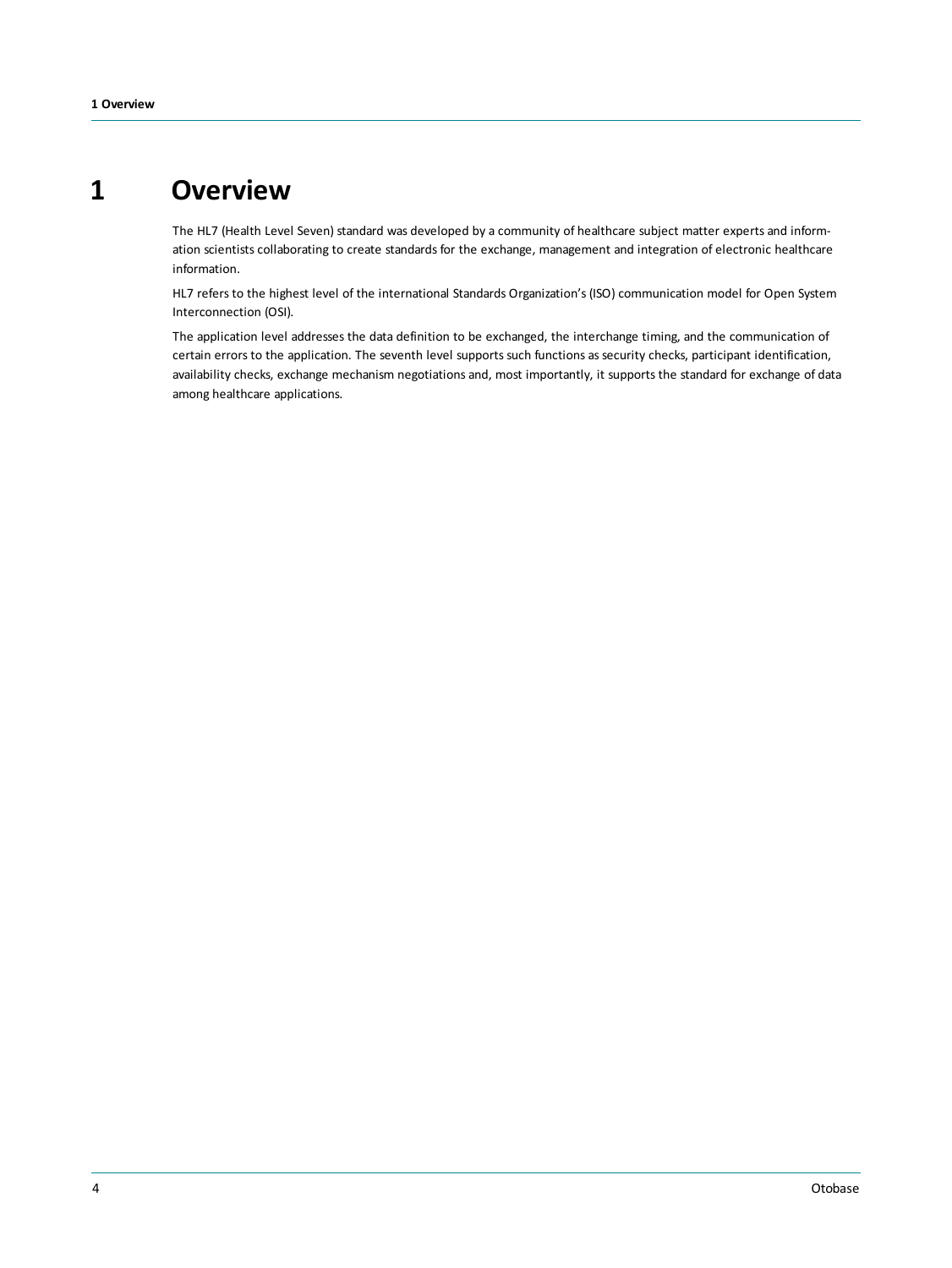# **2 Otobase EMR connector for HL7 interface**

<span id="page-4-0"></span>The Otobase EMR connector for HL7 interface provides a standard messaging format for transferring information from system to system. The Otobase EMR Connector provides a work flow to interchange the electronic data of patients such as demographic data and audiology measurement reports.

The following response paradigms relate to the communication between an EMR System and the Otobase HL7 interface.



- The EMR system sends ORM (Observation/Order Request Message) messages to Otobase. Otobase replies with an ACK (Acknowledgment) message and then Otobase sends an ORU (Observation Result Unsolicited) message containing the finished transcriptions back to the EMR system. The EMR system should send an ACK message to Otobase in reply to the ORU message.
- Otobase sends a QRY (Patient Query) message to the EMR System. The EMR System should send an ADR (Patient Query Response) message back to Otobase.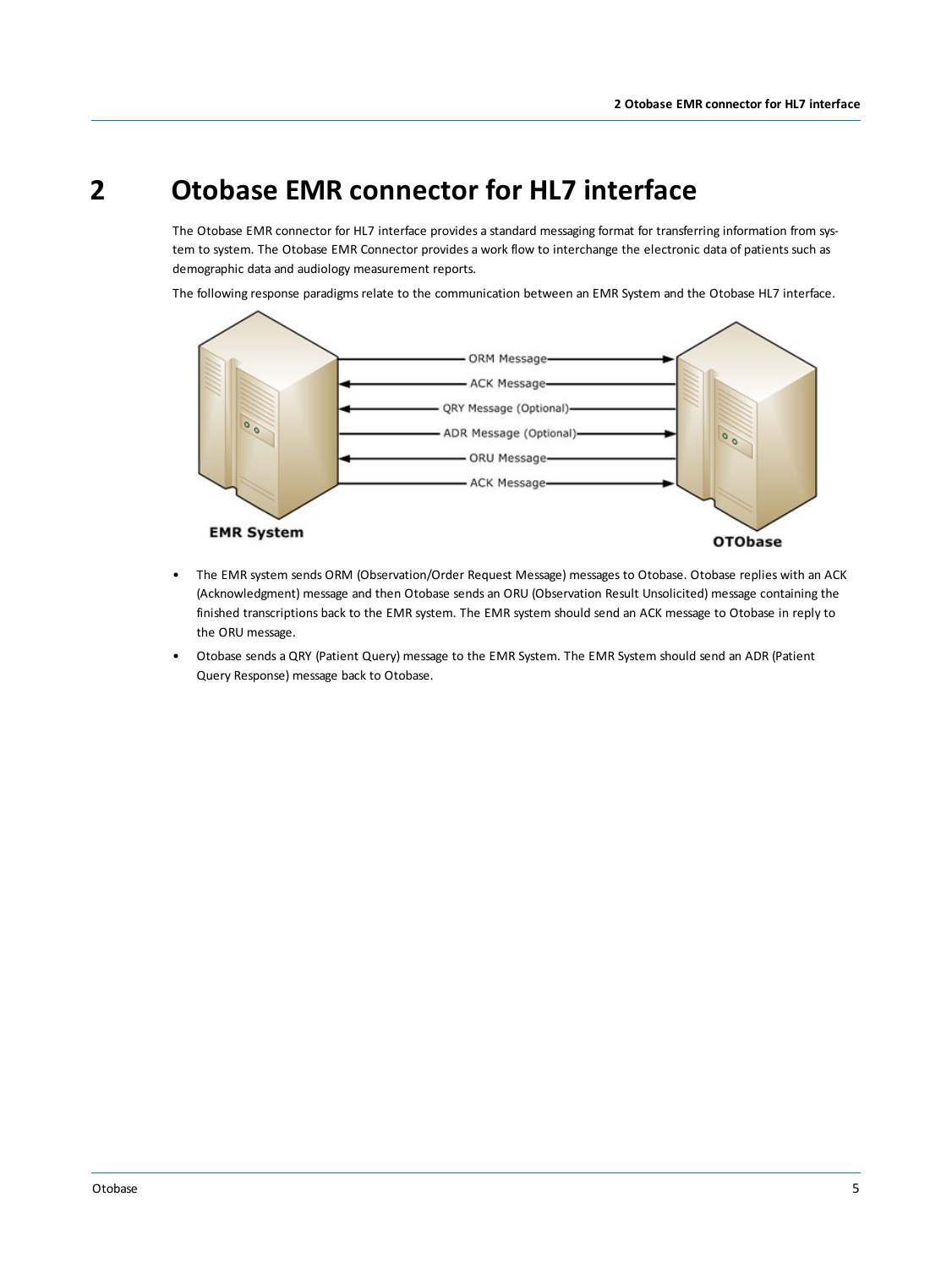# **3 Supported HL7 messages types**

<span id="page-5-0"></span>The following HL7 message types are supported by the Otobase EMR Connector for HL7 Interface:

- ORM [\(Observation/Order](#page-5-1) Request Order Message) ► 6
- [ADT^A01](#page-14-1) (Patient Admit Message) ► 15
- [ADT^A03](#page-15-4) (Patient Discharge Message) ► 16
- ADT^A04 (Patient [Registration](#page-16-0) Message) ► 17
- ADT^A08 (Patient [Information](#page-16-1) Update Message) ► 17
- ACK [\(Acknowledgment\)](#page-17-0) message & ADT ► 18
- ORU [\(Observation](#page-19-2) Result Unsolicited message) ► 20
- ACK [\(Acknowledgment](#page-26-0) message for ORU) ► 27

The tables in the following sections of the manual describe the elements in each of the message types.

The table rows are color coded to indicate whether the element is Required (R), Optional (O) or Unused (U), as follows:

| Row type | Use identifier | <b>Description</b> |
|----------|----------------|--------------------|
|          | O              | Optional           |
|          | R              | Required           |
| 3        | -U             | Unused             |

# **3.1 ORM (Observation/Order Request Order Message)**

<span id="page-5-2"></span><span id="page-5-1"></span>The function of this message is to initiate the transmission of information about an order/observation. This includes placing a new observation request and registering a patient in Otobase.

#### **3.1.1 Placing a new Order request**

The HL7 Order message (ORM) should contain the following information in order to place a new observation/order request in Otobase.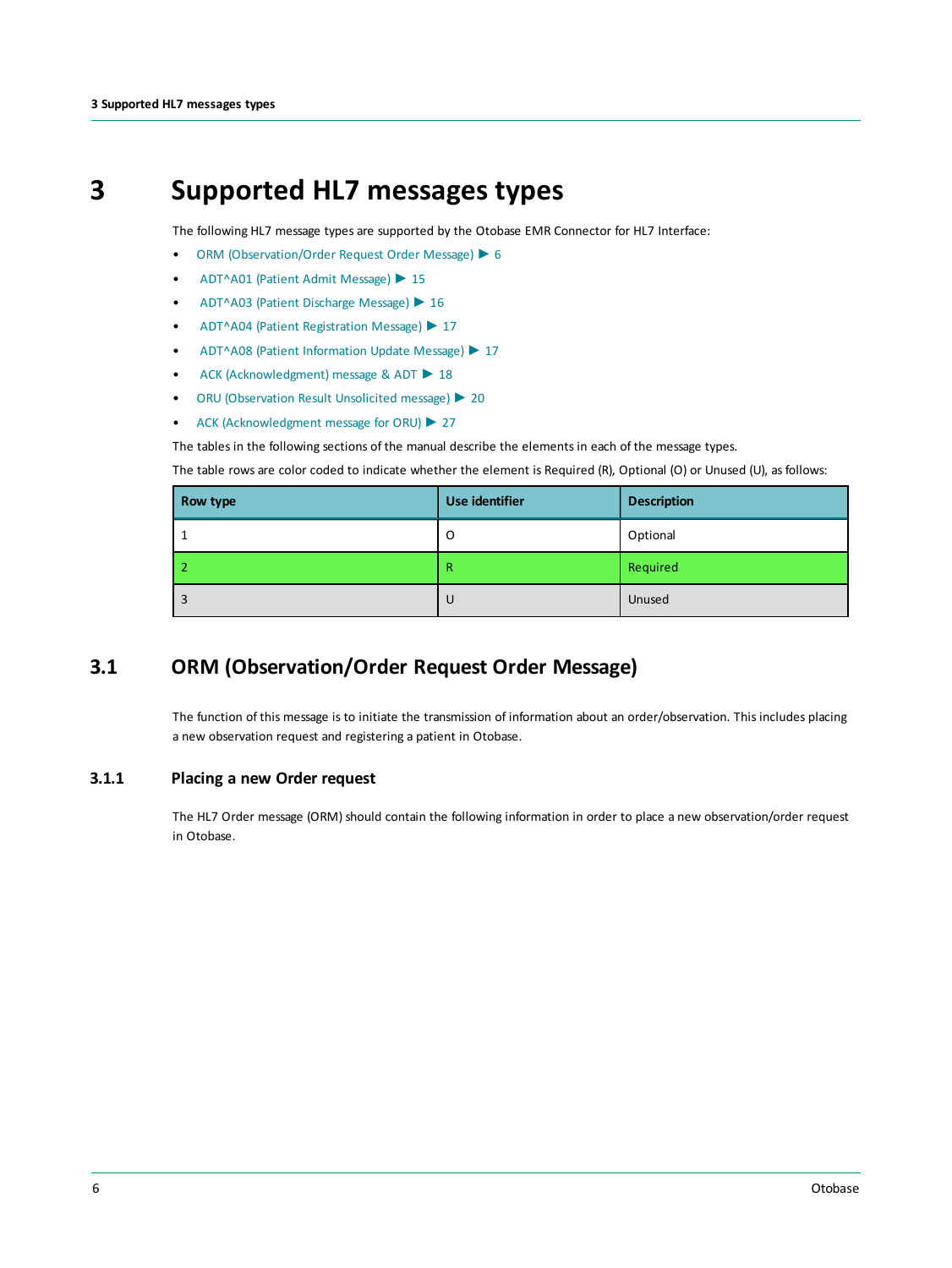<span id="page-6-0"></span>

| <b>Position</b> | <b>Element</b>                  | <b>Use</b>   | <b>Example</b>                                                                                                                                                   |
|-----------------|---------------------------------|--------------|------------------------------------------------------------------------------------------------------------------------------------------------------------------|
| $\mathbf{1}$    | <b>Field Separator</b>          | $\mathsf{R}$ | Pipe symbol -                                                                                                                                                    |
| $\overline{2}$  | <b>Encoding Characters</b>      | $\mathsf{R}$ | $\wedge \sim \mathcal{R}$                                                                                                                                        |
|                 | Component<br>1.                 |              | Λ                                                                                                                                                                |
|                 | 2.<br>Repeat                    |              |                                                                                                                                                                  |
|                 | Escape<br>3.                    |              | V                                                                                                                                                                |
|                 | Sub component<br>4.             |              | &                                                                                                                                                                |
| 3               | <b>Sending Application Name</b> | $\mathsf{R}$ | Otobase (User defined during configuration)                                                                                                                      |
| 4               | <b>Sending Facility Name</b>    | $\mathsf{R}$ | Otobase (User defined during configuration)                                                                                                                      |
| 5               | <b>Receiving Application</b>    | $\mathsf{R}$ | EMR System (User defined during con-<br>figuration)                                                                                                              |
| 6               | <b>Receiving Facility</b>       | $\mathsf{R}$ | EMR System (User defined during con-<br>figuration)                                                                                                              |
| $\overline{7}$  | Date and Time of Message        | $\mathsf{R}$ | <b>YYYYMMDDhhmmss</b>                                                                                                                                            |
|                 |                                 |              | 20130125052045                                                                                                                                                   |
| 8               | Security                        | U            |                                                                                                                                                                  |
| 9               | <b>Message Type</b>             | $\mathsf{R}$ | "ORMO01" or "ADT^A01" or "ADT^A03" or                                                                                                                            |
|                 | <b>Message Type</b><br>1.       |              | "ADT^A04" or "ADT^A08"                                                                                                                                           |
|                 | <b>Trigger Event</b><br>2.      |              | ORM/ADT                                                                                                                                                          |
|                 |                                 |              | 001/A01/A03/A04/A08                                                                                                                                              |
|                 |                                 |              | Note: Message type & trigger event will be<br>different depending upon the type of mes-                                                                          |
|                 |                                 |              | sage.                                                                                                                                                            |
| 10              | Message Control Identifier      | $\mathsf{R}$ | ORM20130125052045                                                                                                                                                |
| 11              | Processing ID                   | O            | $P =$ Production                                                                                                                                                 |
|                 |                                 |              | T= Training                                                                                                                                                      |
|                 |                                 |              | D= Debugging                                                                                                                                                     |
| 12              | <b>HL7 Version</b>              | $\mathsf{R}$ | 2.4, 2.5, 2.6, 2.7.                                                                                                                                              |
| 13              | Sequence Number                 | U            | A non-null value in this field implies that the<br>sequence number protocol is in use. This<br>numeric field is incremented by one for<br>each subsequent value. |
|                 |                                 |              |                                                                                                                                                                  |

### **3.1.1.1 Message Header (MSH) segment**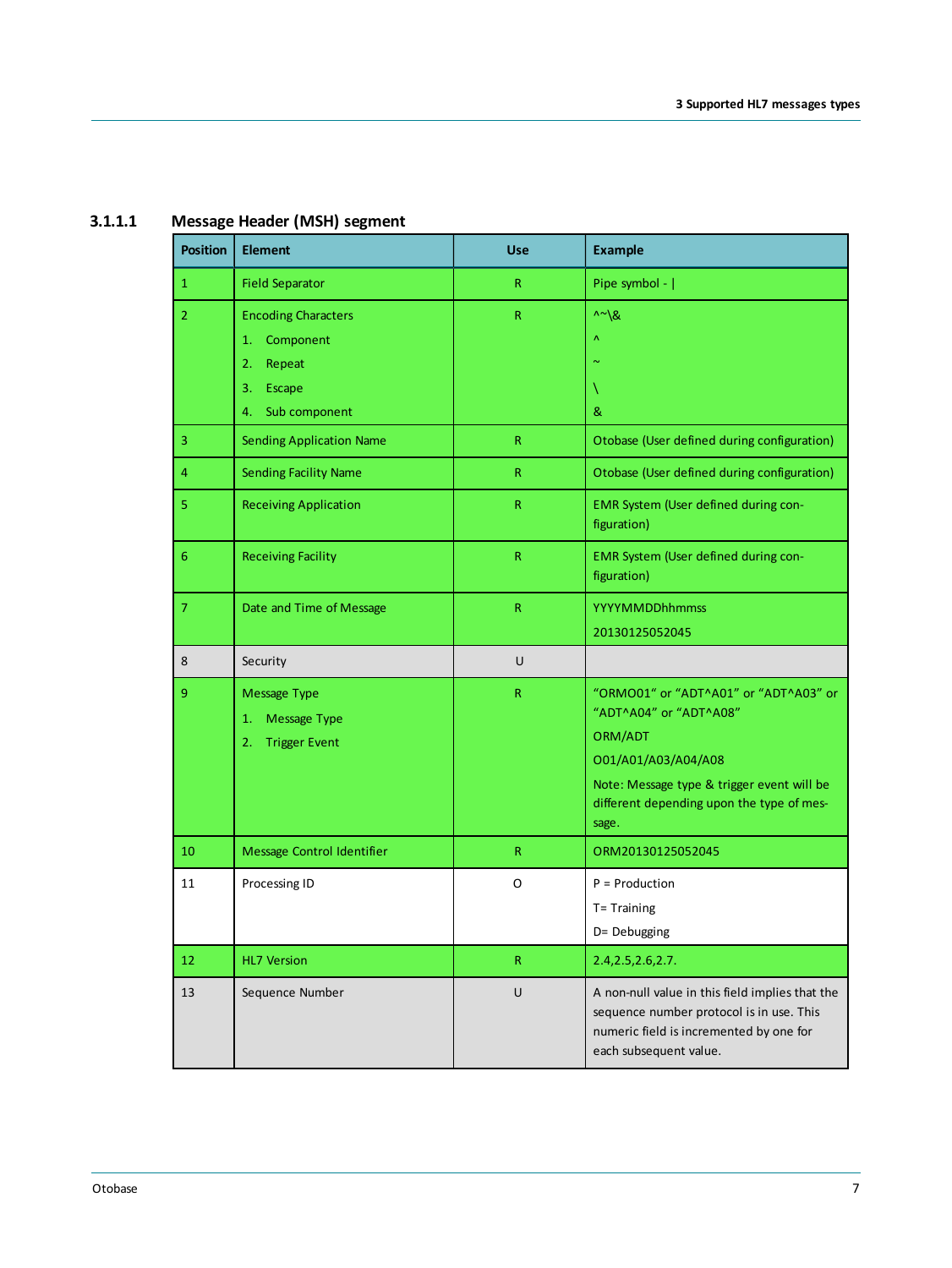| <b>Position</b> | <b>Element</b>                            | <b>Use</b> | <b>Example</b>                                                                               |
|-----------------|-------------------------------------------|------------|----------------------------------------------------------------------------------------------|
| 14              | <b>Continuation Pointer</b>               | U          | This field is used to define continuations in<br>application-specific ways.                  |
| 15              | Accept Acknowledgment Type                | U          | $AL =$ Always<br>$NE = Never$<br>$ER = Erroneous conditions$<br>$SU = Successful completion$ |
| 16              | Application Acknowledgment<br><b>Type</b> | U          | $AL =$ Always<br>$NE = Never$<br>$ER = Erroneous conditions$<br>$SU = Successful completion$ |
| 17              | Country Code                              | U          | ISO 3166 provides a list of country codes.                                                   |
| 18              | <b>Character Set</b>                      | U          | Alternate character sets not used.                                                           |
| 19              | Principle Language of Message             | U          | ISO 639 provides a list of codes.                                                            |

### **3.1.1.2 Patient Identification (PID) segment**

<span id="page-7-0"></span>

| <b>Position</b> | <b>Element</b>                                                                                             | <b>Use</b>   | <b>Example</b>                          |
|-----------------|------------------------------------------------------------------------------------------------------------|--------------|-----------------------------------------|
| $\mathbf{1}$    | Set ID                                                                                                     | $\mathsf{R}$ | N/A                                     |
| $\overline{2}$  | Patient ID - External ID                                                                                   | O            | N/A                                     |
| $\overline{3}$  | Patient ID - Internal ID                                                                                   | R            | 00004                                   |
| $\overline{4}$  | Alternate Patient ID                                                                                       | U            | N/A                                     |
| 5               | <b>Patient Name</b><br>1. Last Name<br><b>First Name</b><br>2.<br>3. Middle Name<br>4. Suffix<br>5. Prefix | $\mathsf{R}$ | Mr. Fischer Martin                      |
| 6               | Mother's Maiden Name                                                                                       | U            | N/A                                     |
| $\overline{7}$  | Date and Time of Birth                                                                                     | $\mathsf{R}$ | <b>YYYYMMDDhhmmss</b><br>19730704063200 |
| 8               | <b>Sex</b>                                                                                                 | R            | M                                       |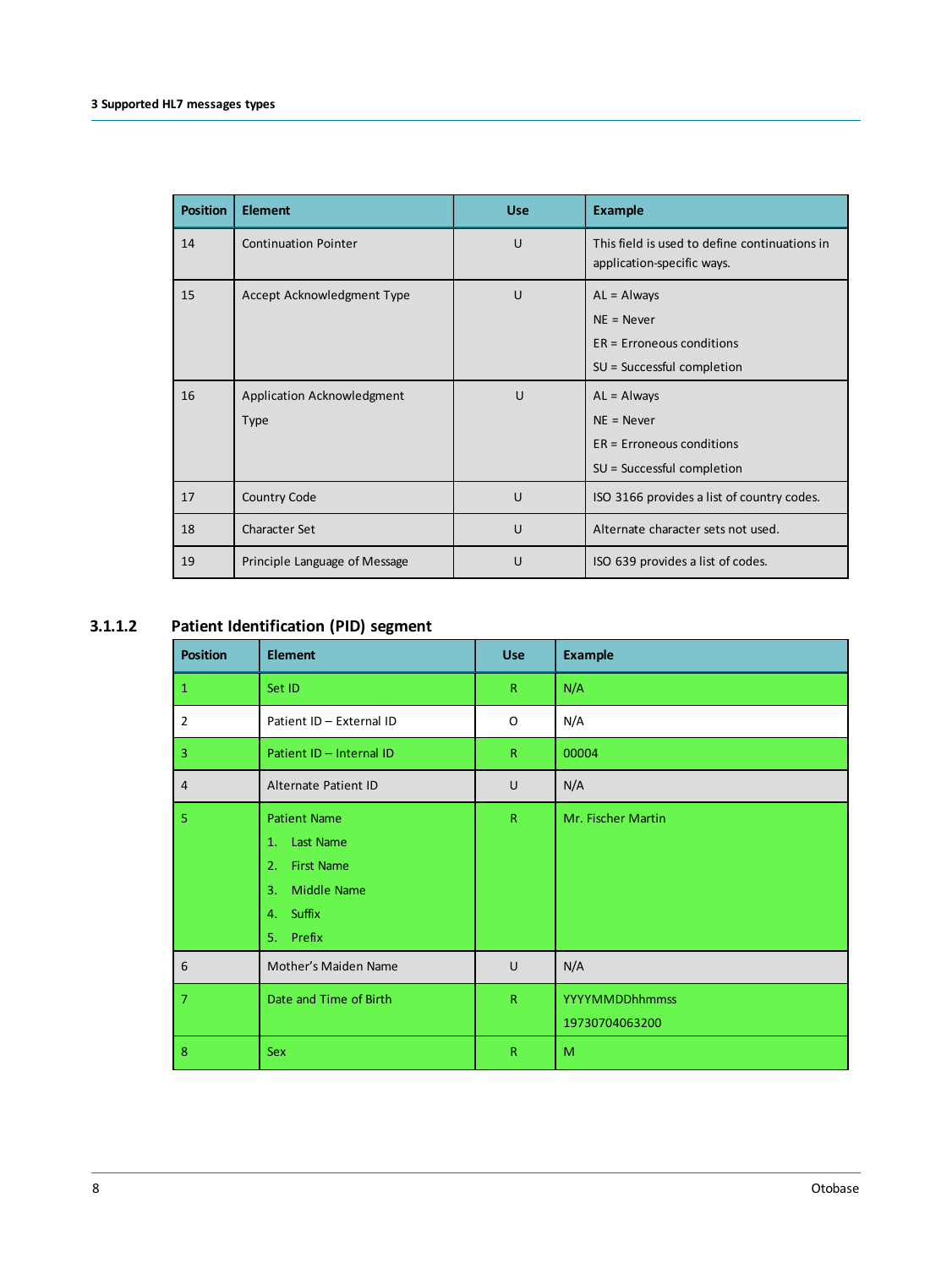| <b>Position</b> | <b>Element</b>                                                                                                                        | <b>Use</b>   | <b>Example</b>                    |
|-----------------|---------------------------------------------------------------------------------------------------------------------------------------|--------------|-----------------------------------|
| $\overline{9}$  | <b>Patient Alias</b><br>Last Name<br>1.<br>2. First Name<br>3. Middle Name<br>4. Suffix<br>Prefix<br>5.                               | $\sf U$      | N/A                               |
| 10              | Race                                                                                                                                  | $\sf U$      | N/A                               |
| 11              | <b>Patient Address</b><br>1. Street Or Mailing Address<br>2. Other destination<br>3. City<br>4. State<br>5. Postal Code<br>6. Country | ${\sf R}$    | 123 West St. Denver CO 80020 USA. |
| 12              | County Code                                                                                                                           | O            | N/A                               |
| 13              | Phone Number - Home                                                                                                                   | $\mathsf{R}$ | 01-22010-4520                     |
| 14              | Phone Number - Business                                                                                                               | ${\sf R}$    | 01-22011-4520                     |
| 15              | Primary Language                                                                                                                      | O            | N/A                               |
| 16              | <b>Marital Status</b>                                                                                                                 | O            | N/A                               |
| 17              | Religion                                                                                                                              | O            | N/A                               |
| 18              | Patient Account Number                                                                                                                | O            | N/A                               |
| 19              | Social Security Number                                                                                                                | O            | N/A                               |
| 20              | Driver's License Number                                                                                                               | $\sf U$      | N/A                               |
| 21              | Mother's Identifier                                                                                                                   | $\sf U$      | N/A                               |
| $22\,$          | <b>Ethnic Group</b>                                                                                                                   | $\sf U$      | N/A                               |
| 23              | <b>Birth Place</b>                                                                                                                    | $\sf U$      | N/A                               |
| 24              | Multiple Birth Indicator                                                                                                              | $\sf U$      | N/A                               |
| 25              | Birth Order                                                                                                                           | $\sf U$      | N/A                               |
| $26\,$          | Citizenship                                                                                                                           | $\sf U$      | N/A                               |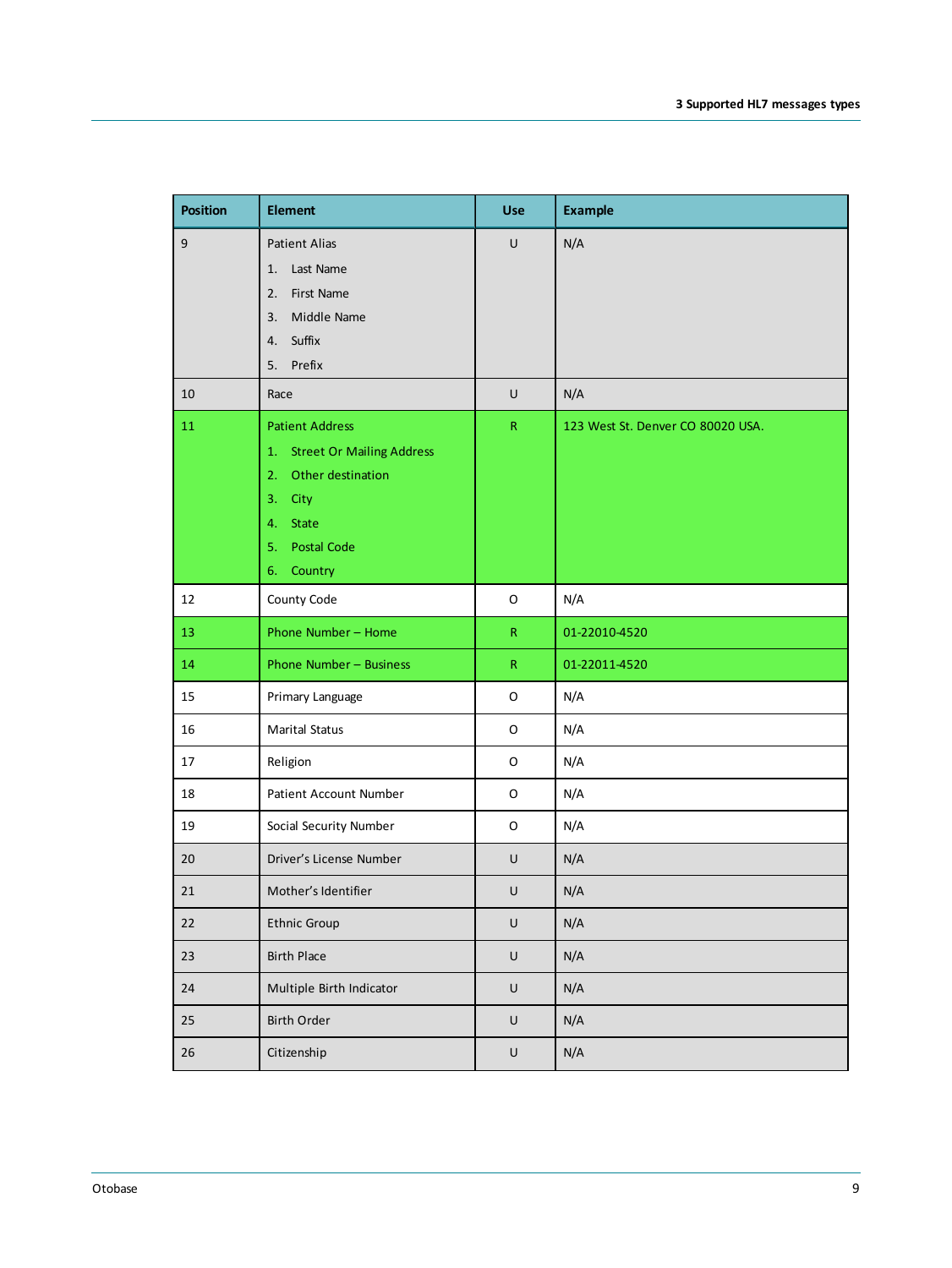| <b>Position</b> | <b>Element</b>            | <b>Use</b> | <b>Example</b> |
|-----------------|---------------------------|------------|----------------|
| 27              | Veteran's Military Status | U          | N/A            |
| 28              | Nationality               | U          | N/A            |
| 29              | Patient Death and Time    | U          | N/A            |
| 30              | Patient Death Indicator   | U          | N/A            |

#### **3.1.1.3 Patient Visit (PV1) segment**

<span id="page-9-0"></span>This is an optional segment. An ORM or ADT message may or may not contain this segment.

If this segment is included in the incoming message, then Otobase will use this segment to get the visit location detail. Based on that, the patient location filter will be populated. Otobase provides the patient visit location filter in the pending work list. This location filter can be used to get the list of patients that are expected to visit the specific facility/location.

| <b>Position</b>         | <b>Element</b>                                                                         | <b>Use</b>   | <b>Example</b> |
|-------------------------|----------------------------------------------------------------------------------------|--------------|----------------|
| $\mathbf{1}$            | Set ID                                                                                 | O            | N/A            |
| $\overline{2}$          | <b>Patient Class</b>                                                                   | O            | N/A            |
| $\overline{\mathbf{3}}$ | <b>Assigned Patient Location</b><br>Point of Care<br>Room<br><b>Bed</b><br>Facility    | $\mathsf{R}$ | N/A            |
| $\overline{4}$          | Admission type                                                                         | U            | N/A            |
| 5                       | Pre admit Number                                                                       | U            | N/A            |
| $\boldsymbol{6}$        | <b>Prior Patient Location</b>                                                          | U            | N/A            |
| $\overline{7}$          | <b>Attending Doctor</b><br>Last Name<br>1.<br>2.<br>First Name<br>Middle Initial<br>3. | O            | N/A            |
| 8                       | Referring Doctor<br>4. Last Name<br>First Name<br>5.<br>Middle Initial<br>6.           | O            | N/A            |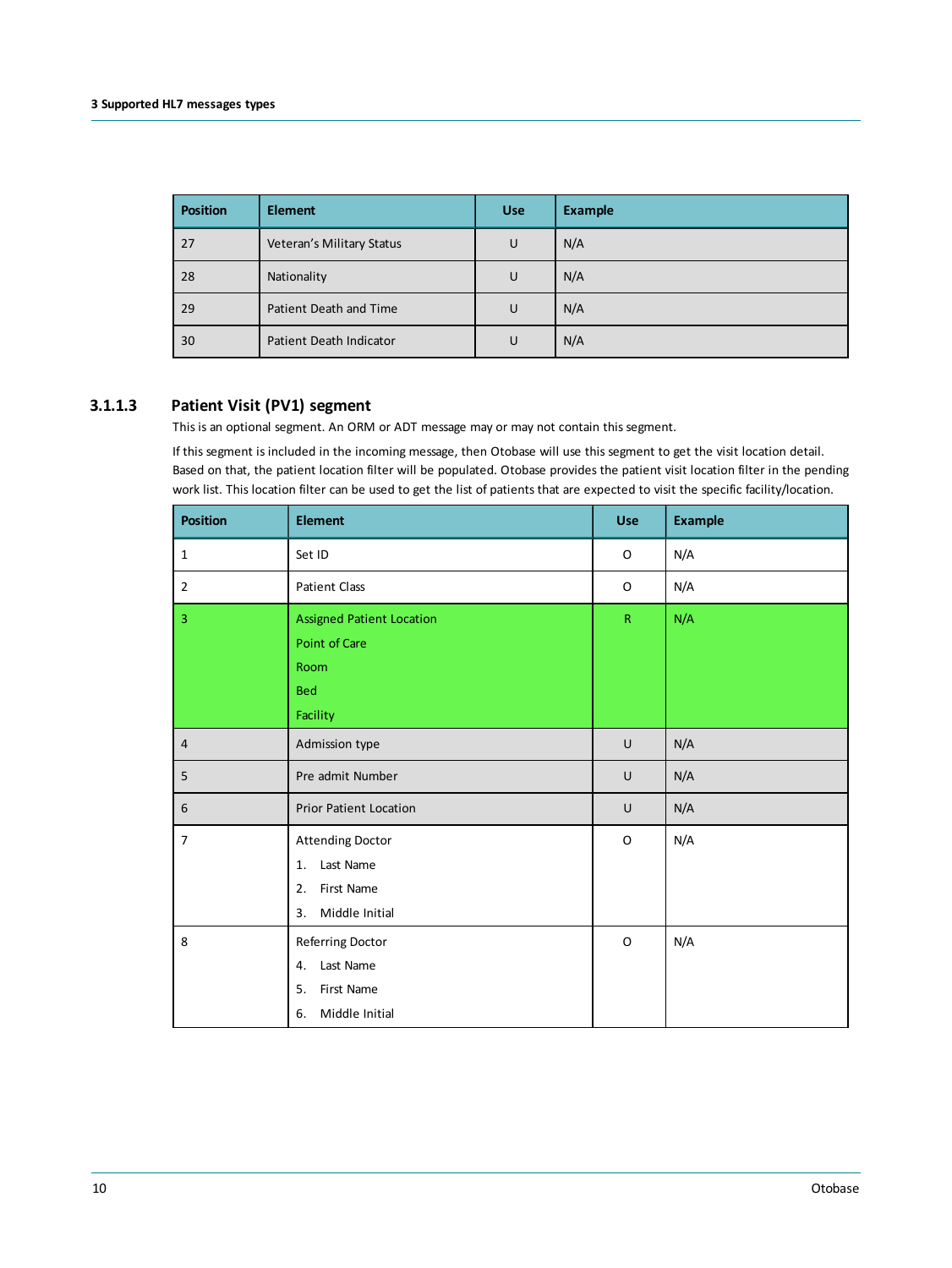| <b>Position</b> | <b>Element</b>                       | <b>Use</b>  | <b>Example</b> |
|-----------------|--------------------------------------|-------------|----------------|
| 9               | Consulting Doctor<br>Last Name<br>7. | $\mathsf O$ | N/A            |
|                 | First Name<br>8.                     |             |                |
|                 | Middle Initial<br>9.                 |             |                |
| 10              | <b>Hospital Service</b>              | $\cup$      | N/A            |
| 11              | <b>Temporary Location</b>            | U           | N/A            |
| 12              | Pre-admit Test Indicator             | $\cup$      | N/A            |
| 13              | Re-admission Indicator               | U           | N/A            |
| 14              | Admit Source                         | U           | N/A            |
| 15              | <b>Ambulatory Status</b>             | U           | N/A            |
| 16              | <b>VIP Indicator</b>                 | U           | N/A            |
| 17              | <b>Admitting Doctor</b>              | U           | N/A            |
| 18              | Patient Type                         | U           | N/A            |
| 19              | <b>Visit Number</b>                  | ${\sf R}$   | 01-22011-4520  |
| 20              | <b>Financial Class</b>               | $\cup$      | N/A            |
| 21              | Charge Price Indicator               | U           | N/A            |
| 22              | Courtesy Code                        | U           | N/A            |
| 23              | <b>Credit Rating</b>                 | U           | N/A            |
| 24              | Contract Code                        | U           | N/A            |
| 25              | <b>Contract Effective Date</b>       | $\sf U$     | N/A            |
| 26              | <b>Contract Amount</b>               | U           | N/A            |
| 27              | <b>Contract Period</b>               | U           | N/A            |
| 28              | <b>Interest Code</b>                 | $\sf U$     | N/A            |
| 29              | Transfer to Bad Debt Code            | U           | N/A            |
| 30              | Transfer to Bad Debt Date            | $\cup$      | N/A            |
| 31              | <b>Bad Debt Agency Code</b>          | $\cup$      | N/A            |
| 32              | Bad Debt Transfer Amount             | U           | N/A            |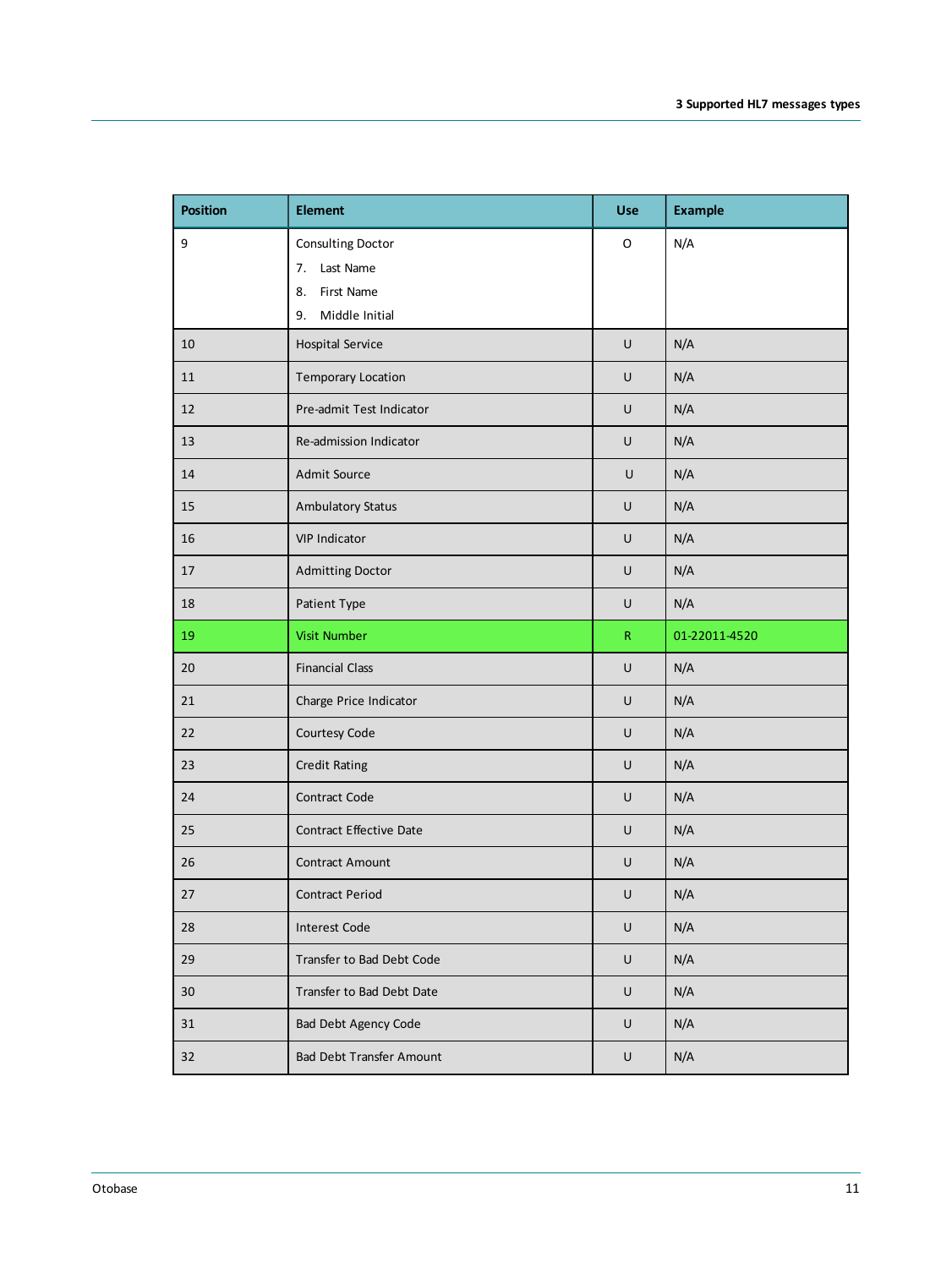| <b>Position</b> | <b>Element</b>                  | Use    | <b>Example</b> |
|-----------------|---------------------------------|--------|----------------|
| 33              | <b>Bad Debt Recovery Amount</b> | $\cup$ | N/A            |
| 34              | Delete Account Indicator        | U      | N/A            |
| 35              | Delete Account Date             | $\cup$ | N/A            |
| 36              | Discharge Disposition           | U      | N/A            |
| 37              | Discharged to Location          | $\cup$ | N/A            |
| 38              | Diet Type                       | U      | N/A            |
| 39              | Servicing Facility              | $\cup$ | N/A            |
| 40              | <b>Bed Status</b>               | U      | N/A            |
| 41              | <b>Account Status</b>           | $\cup$ | N/A            |
| 42              | Pending Location                | U      | N/A            |
| 43              | Prior Temporary Location        | U      | N/A            |
| 44              | Admit Date and Time             | U      | N/A            |
| 45              | Discharge Date and Time         | U      | N/A            |
| 46              | <b>Current Patient Balance</b>  | $\cup$ | N/A            |
| 47              | <b>Total Charges</b>            | $\cup$ | N/A            |
| 48              | <b>Total Adjustments</b>        | U      | N/A            |
| 49              | <b>Total Payments</b>           | U      | N/A            |
| 50              | Alternative Visit ID            | U      | N/A            |
| 51              | Visit Indicator                 | $\cup$ | N/A            |
| 52              | Other Healthcare Provider       | U      | N/A            |

# **3.1.1.4 Common Order (ORC) segment**

<span id="page-11-0"></span>

| <b>Position</b> | <b>Element</b>      | <b>Use</b> | <b>Example</b> |
|-----------------|---------------------|------------|----------------|
|                 | Order Control       | O          | <b>NW</b>      |
|                 | Placer Order Number | O          | 3071014        |
|                 | Filler Order Number | U          | N/A            |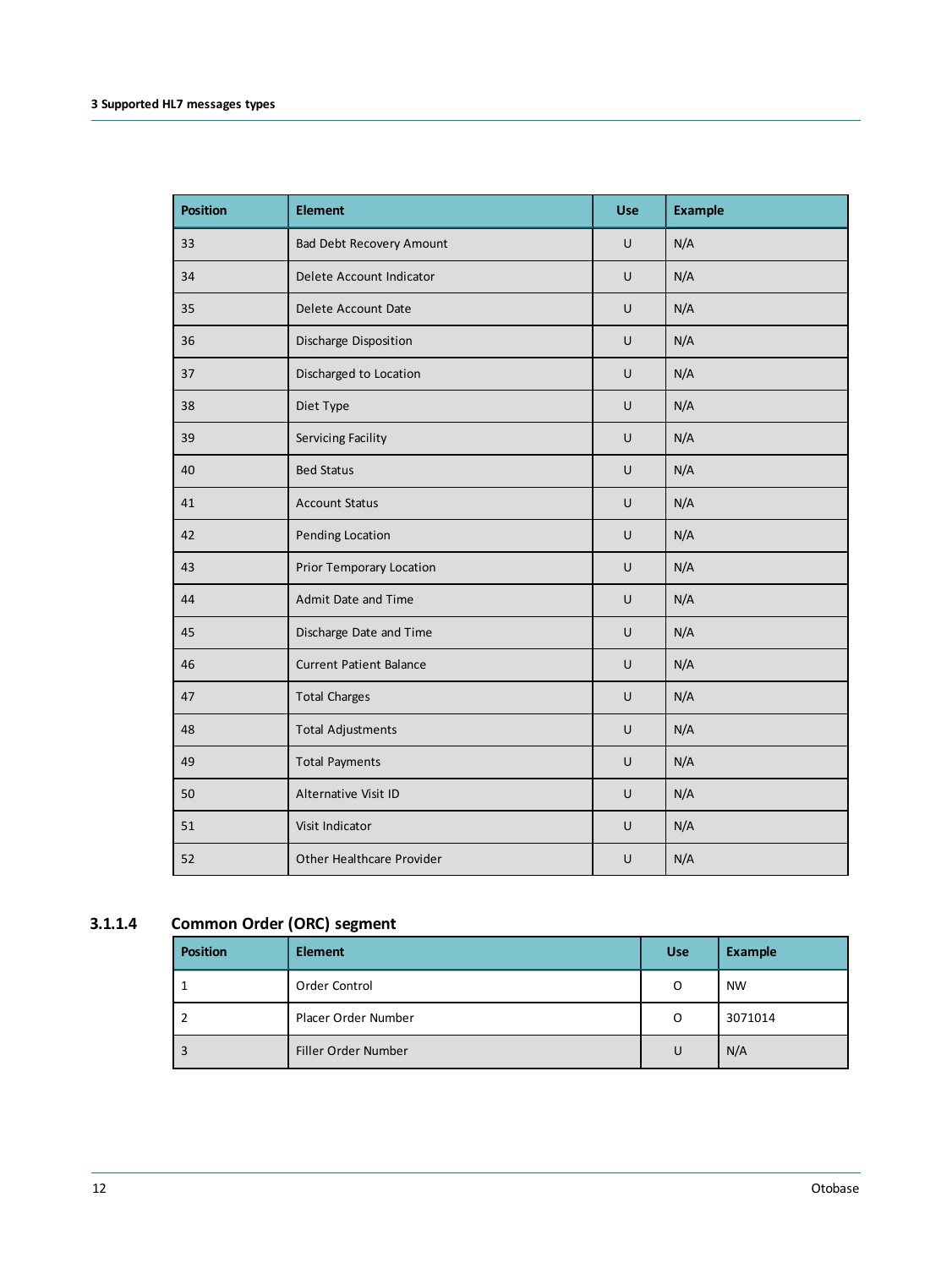| <b>Position</b> | <b>Element</b>                | <b>Use</b> | <b>Example</b> |
|-----------------|-------------------------------|------------|----------------|
| $\overline{4}$  | Placer Group Number           | U          | N/A            |
| 5               | <b>Order Status</b>           | U          | N/A            |
| 6               | Response Flag                 | U          | N/A            |
| $\overline{7}$  | Quantity/Timing               | U          | N/A            |
| 8               | Parent                        | U          | N/A            |
| 9               | Date and Time of Transaction  | U          | N/A            |
| 10              | Entered By                    | U          | N/A            |
| 11              | Verified By                   | U          | N/A            |
| 12              | <b>Ordering Provider</b>      | U          | N/A            |
| 13              | Enterer's Location            | U          | N/A            |
| 14              | <b>Callback Phone Number</b>  | U          | N/A            |
| 15              | Order Effective Date and Time | U          | N/A            |
| 16              | Order Control Code Reason     | U          | N/A            |
| 17              | <b>Entering Organization</b>  | U          | N/A            |
| 18              | <b>Entering Device</b>        | U          | N/A            |
| 19              | Action By                     | U          | N/A            |

### **3.1.1.5 Observation Request (OBR) segment**

<span id="page-12-0"></span>

| <b>Position</b> | <b>Element</b>               | <b>Use</b>   | <b>Example</b> |
|-----------------|------------------------------|--------------|----------------|
| 1               | Set ID                       | $\mathsf{R}$ | 1              |
| 2               | <b>Placer Order Number</b>   | $\mathsf{R}$ | 20060307110    |
| 3               | Filler Order Number          | O            | 0109           |
| 4               | Universal Service Identifier | O            | N/A            |
| 5               | Priority                     | U            | N/A            |
| 6               | Requested Date and Time      | U            | N/A            |
| 7               | Observation Date and Time    | U            | N/A            |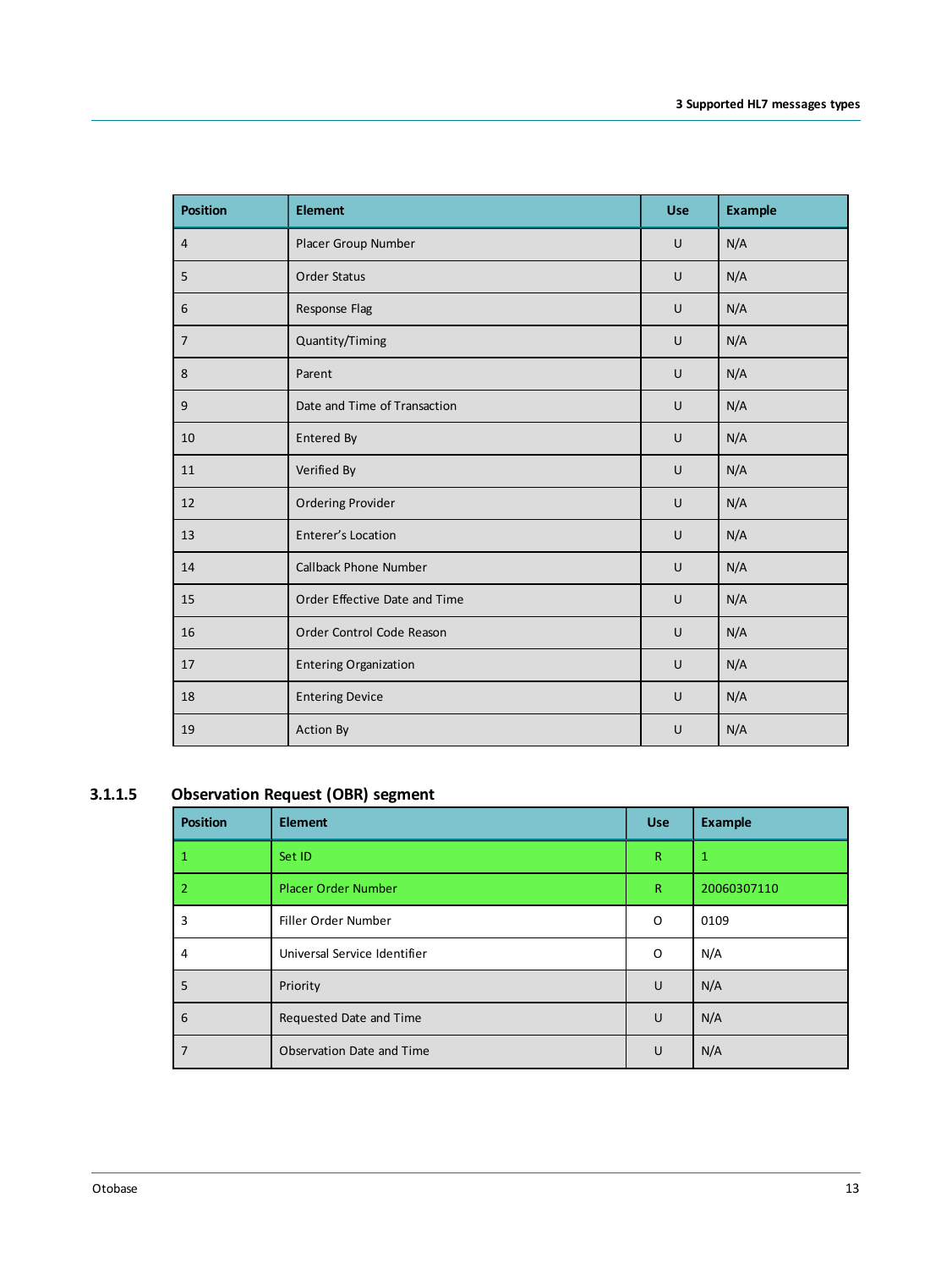| <b>Position</b> | <b>Element</b>                                | <b>Use</b> | <b>Example</b> |
|-----------------|-----------------------------------------------|------------|----------------|
| 8               | Observation End Date and<br>Time              | U          | N/A            |
| 9               | <b>Collection Volume</b>                      | $\sf U$    | N/A            |
| 10              | Collector Identifier                          | U          | N/A            |
| 11              | Specimen Action Code                          | U          | N/A            |
| 12              | Danger Code                                   | U          | N/A            |
| 13              | <b>Relevant Clinical Information</b>          | U          | N/A            |
| 14              | Specimen Received Date and<br>Time            | $\cup$     | N/A            |
| 15              | Specimen Source                               | U          | N/A            |
| 16              | <b>Ordering Provider</b>                      | U          | N/A            |
| 17              | Order Callback Phone Number                   | U          | N/A            |
| 18              | Placer Field 1                                | U          | N/A            |
| 19              | Placer Field 2                                | $\cup$     | N/A            |
| 20              | Filler Field 1                                | U          | N/A            |
| 21              | Filler Field 2                                | U          | N/A            |
| 22              | Results Report/Status Change<br>Date and Time | U          | N/A            |
| 23              | Charge to Practice                            | U          | N/A            |
| 24              | Diagnostic Service Section ID                 | $\cup$     | N/A            |
| 25              | <b>Result Status</b>                          | U          | N/A            |
| 26              | Parent Result                                 | U          | N/A            |
| $27\,$          | Quantity / Timing                             | $\sf U$    | N/A            |
| ${\bf 28}$      | Result Copies to                              | $\sf U$    | N/A            |
| 29              | Parent                                        | $\sf U$    | N/A            |
| $30\,$          | <b>Transportation Mode</b>                    | $\sf U$    | N/A            |
| 31              | Reason for Study                              | $\sf U$    | N/A            |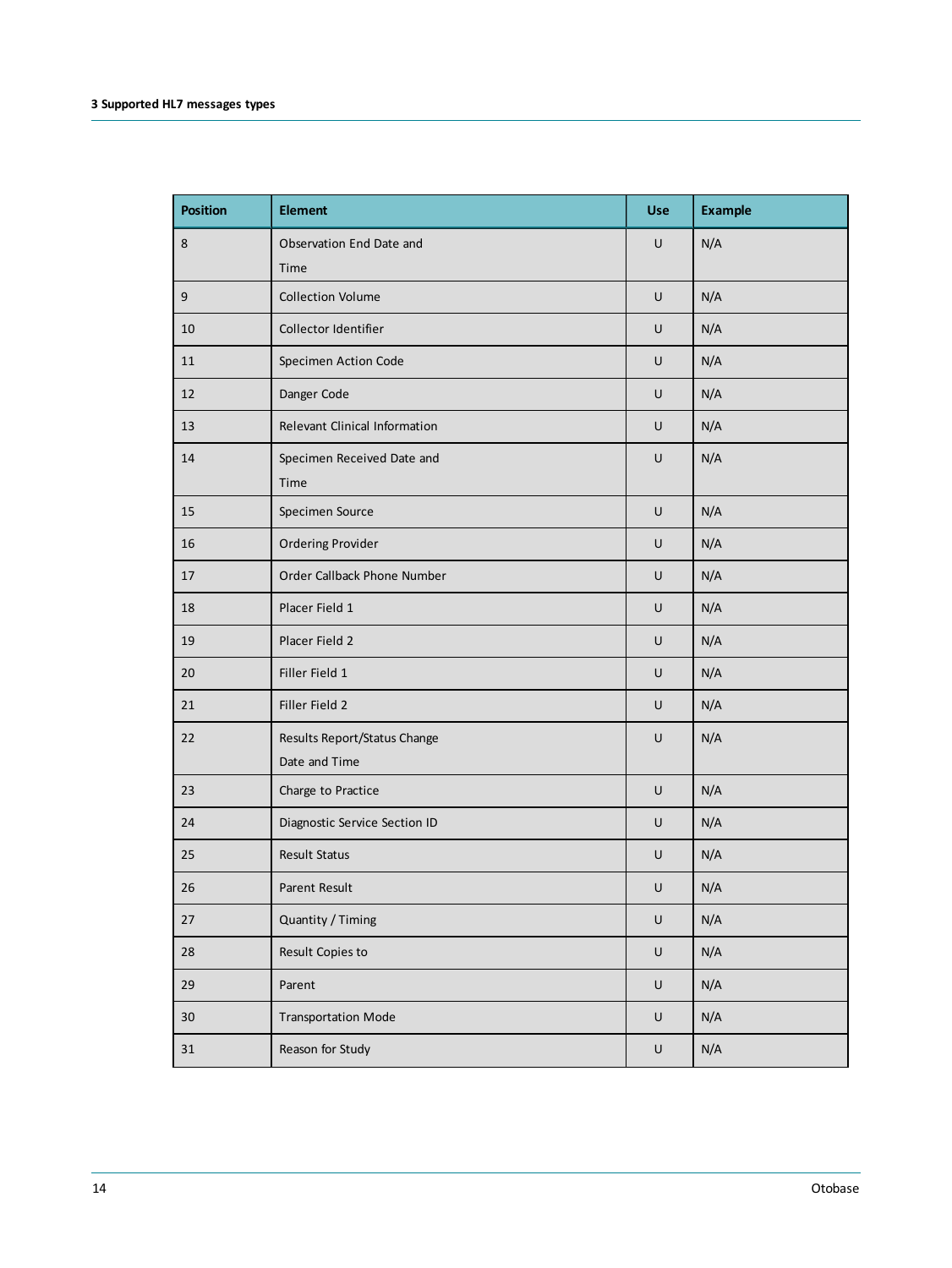| <b>Position</b> | <b>Element</b>                                     | <b>Use</b> | <b>Example</b> |
|-----------------|----------------------------------------------------|------------|----------------|
| 32              | Principal Result Interpreter                       | U          | N/A            |
| 33              | Assistant Result Interpreter                       | U          | N/A            |
| 34              | Technician                                         | U          | N/A            |
| 35              | Transcriptionist                                   | U          | N/A            |
| 36              | Scheduled Date and Time                            | U          | N/A            |
| 37              | Number of Sample Containers                        | U          | N/A            |
| 38              | <b>Transport Logistics of Collected</b><br>Samples | U          | N/A            |
| 39              | <b>Collector's Comment</b>                         | U          | N/A            |
| 40              | <b>Transport Arrangement</b><br>Responsibility     | U          | N/A            |
| 41              | <b>Transport Arranged</b>                          | U          | N/A            |
| 42              | <b>Escort Required</b>                             | U          | N/A            |
| 43              | Planned Patient Transport Comment                  | U          | N/A            |

#### **3.1.2 Example of ORM Message for a new order request**

<span id="page-14-0"></span>The following is an example of an ORM message :

MSH|^~\&|EMR|EMR|OTObase| OTObase |20060307110114| |ORM^O01| ORM20130125110113|P|2.7 PID|||00004||Fischer^Martin^^^Mr.||19670824|M|||123 West St. ^^Denver^CO^80020^USA||||||| PV1||O|OP^PAREG^||||2342^Jones^Bob|||OP|||||||||2|||||||||||||||||||||||||20060307110111| ORC|NW|20060307110114 OBR|1|20060307110114||003038^Urinalysis^L|||20060307110114

## **3.2 ADT^A01 (Patient Admit Message)**

<span id="page-14-1"></span>An Admit Patient Message (A01 event) is used for admitted patients only. These messages are sent when the patient begins the stay at the healthcare facility. Normally, this information is entered in the hospital information system and then sent to nursing units and ancillary systems, to notify the patients' arrival at the healthcare facility.

When Otobase receives this message, it extracts the patient demographic information. If the patient does not exist, Otobase creates the patient. If the patient exists, Otobase updates the existing patient. After that Otobase adds the patient appointment in the work list.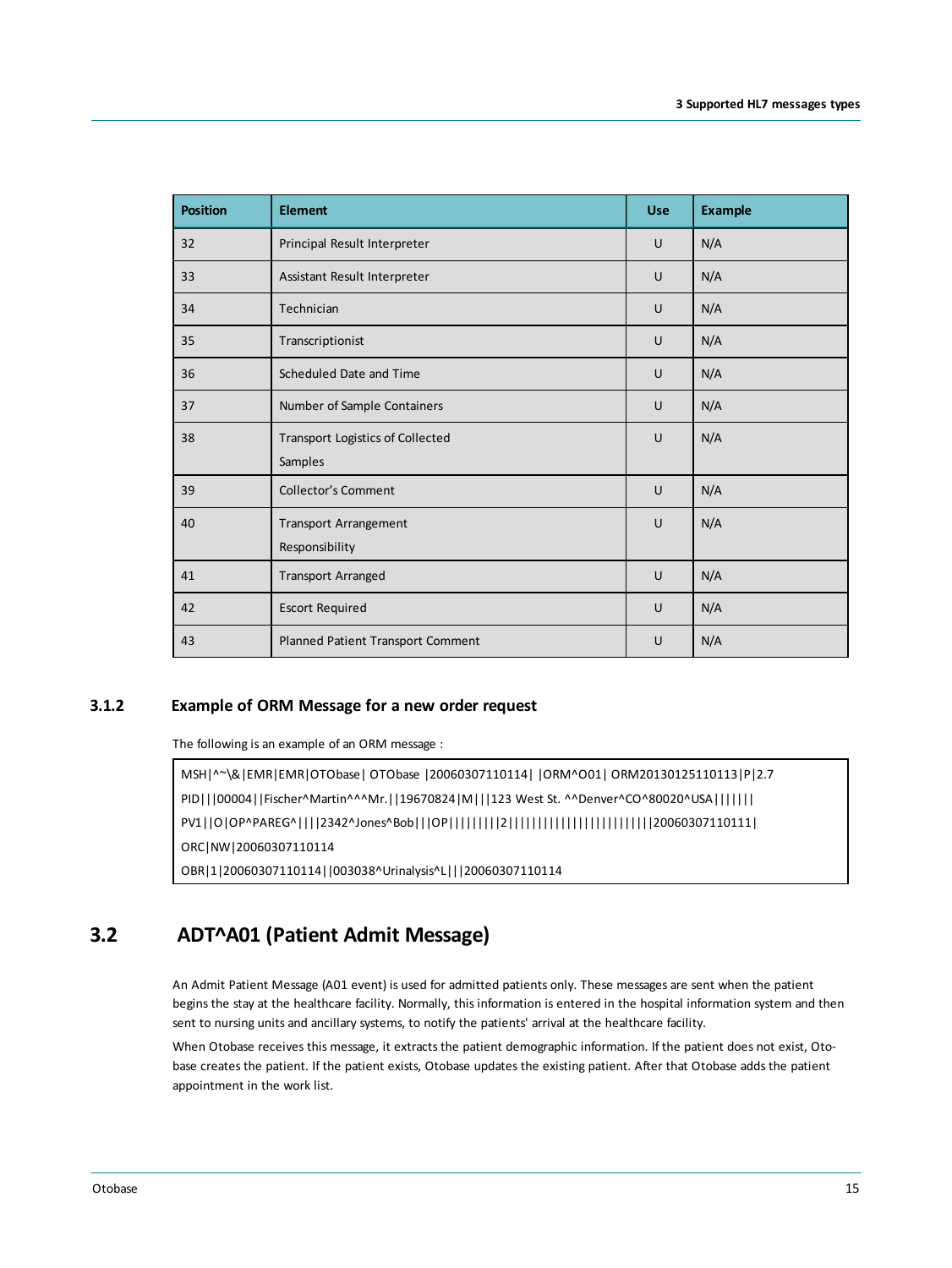#### **3.2.1 Message Header (MSH) segment**

<span id="page-15-1"></span><span id="page-15-0"></span>See Message Header (MSH) [segment](#page-6-0) ► 7.

#### **3.2.2 Patient Identification (PID) segment**

<span id="page-15-2"></span>See Patient [Identification](#page-7-0) (PID) segment ▶ 8.

#### **3.2.3 Patient Visit 1 (PV1) segment**

<span id="page-15-3"></span>See Patient Visit (PV1) [segment](#page-9-0) ▶ 10.

#### **3.2.4 Example of ADT^A01 message**

The following is an example of an ADT^A01 message:

MSH|^~\&|ADT1|MCM|LABADT|MCM|198808181126|SECURITY|ADT^A01|MSG00001-|P|2.6 EVN|A01|198808181123 PID|||PATID1234^5^M11^^AN||JONES^WILLIAM^A^III||19610615|M||2106-3|677 DELAWARE AVENUE^^EVERETT^MA^02149|GL|(919)000-1000|(000)000-3400~(000)277- 3114||S||PATID12345001^2^M10^^ACSN|123456789|9-87654^NC PV1|1|I|2000^2012^01^SRO||||004777^LEBAUER^SIDNEY^J.|||SUR||-||ADM|A0

<span id="page-15-4"></span>*Note •Otobase will ignore the unsupported segments included in the ADT message, if there are any.*

### **3.3 ADT^A03 (Patient Discharge Message)**

A "Patient Discharge" or "end visit" message (A03 event) should be sent when an in-patient's stay at the healthcare facility has ended, or an out-patient visit has ended.

Otobase deletes the patient entry from the Pending Worklist (appointment), when this message is received. There are two possible scenarios for when the system automatically deletes a patient entry from the work list:

- When the user does the sign-off, an ORU message will be sent to the connected EMR system and the patient entry will be deleted from the pending worklist.
- When Otobase receives an ADT^A03 message, the patient entry will be deleted from the Pending Worklist without sending any message to the connected EMR system.

If Otobase does not contain any pending work item (appointment) for this patient, an ADT^A03 message will be ignored. An ADT^A03 message should have MSH, PID, and PV1 segments like the ADT^A01 message. See the segment definition details above in the ADT^A01 message section, Message Header (MSH) [segment](#page-15-0) ► 16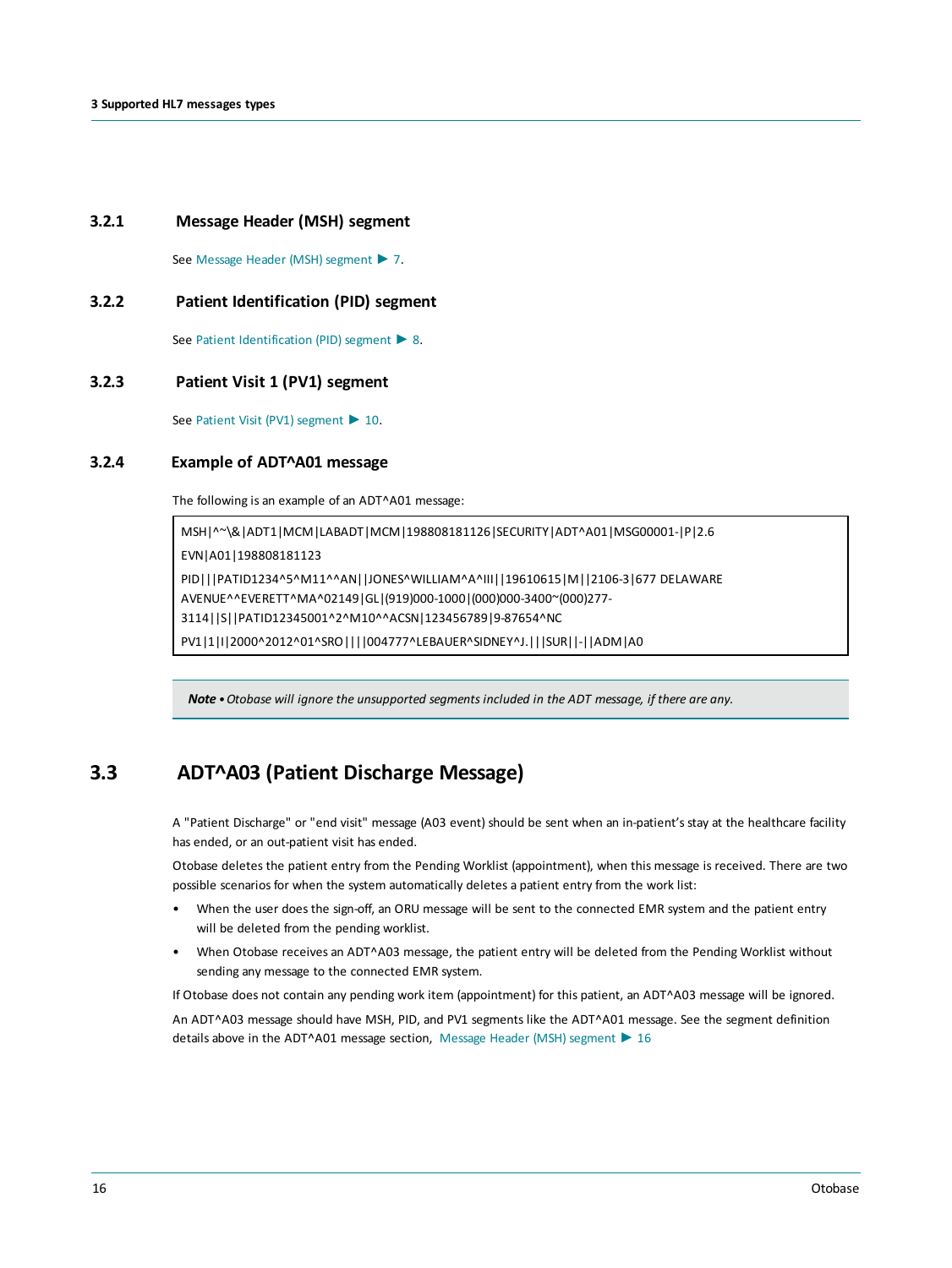```
MSH|^~\&|ADT1|MCM|LABADT|MCM|198808181126|SECURITY|ADT^A03|MSG00001-|P|2.6
EVN|A03|198808181123
PID|||PATID1234^5^M11^^AN||JONES^WILLIAM^A^III||19610615|M||2106-3|677 DELAWARE
AVENUE^^EVERETT^MA^02149|GL|(919)000-1000|(000)000-3400~(000)277-
3114||S||PATID12345001^2^M10^^ACSN|123456789|9-87654^NC
```
<span id="page-16-0"></span>PV1|1|I|2000^2012^01^SRO||||004777^LEBAUER^SIDNEY^J.|||SUR||-||ADM|A0

## **3.4 ADT^A04 (Patient Registration Message)**

A "Patient Registration" message (A04 event) signals that the patient has arrived or has checked in as an out-patient, or as a recurring or emergency room patient.

This message is like ADT^A01 (Patient Admit) message and Otobase handles this message exactly like the ADT^A01 message.

An ADT^A04 message should have MSH, PID, NK1, and PV1 segments like the ADT^A01 message . See the segment definition details in the ADT^A01 message section, Message Header (MSH) [segment](#page-15-0) ► 16

MSH|^~\&|ADT1|MCM|LABADT|MCM|198808181126|SECURITY|ADT^A03|MSG00001-|P|2.6

EVN|A03|198808181123

PID|||PATID1234^5^M11^^AN||JONES^WILLIAM^A^III||19610615|M||2106-3|677 DELAWARE AVENUE^^EVERETT^MA^02149|GL|(919)000-1000|(000)000-3400~(000)277- 3114||S||PATID12345001^2^M10^^ACSN|123456789|9-87654^NC

<span id="page-16-1"></span>PV1|1|I|2000^2012^01^SRO||||004777^LEBAUER^SIDNEY^J.|||SUR||-||ADM|A0

# **3.5 ADT^A08 (Patient Information Update Message)**

The "Patient Information Update Message" (A08 event) is used when any patient information has changed but no other ADT event has occurred.

Otobase updates the patient details if the patient already exists, or creates a new patient with updated details. In this case patient information will be updated but any appointments will not be scheduled (i.e. the patient entry will not be added to the Otobase Pending Worklist).

An ADT^A08 message structure is like an ADT^A01 message. See the message, and segment details above in [ADT^A01](#page-14-1) (Patient Admit [Message\)](#page-14-1) ► 15.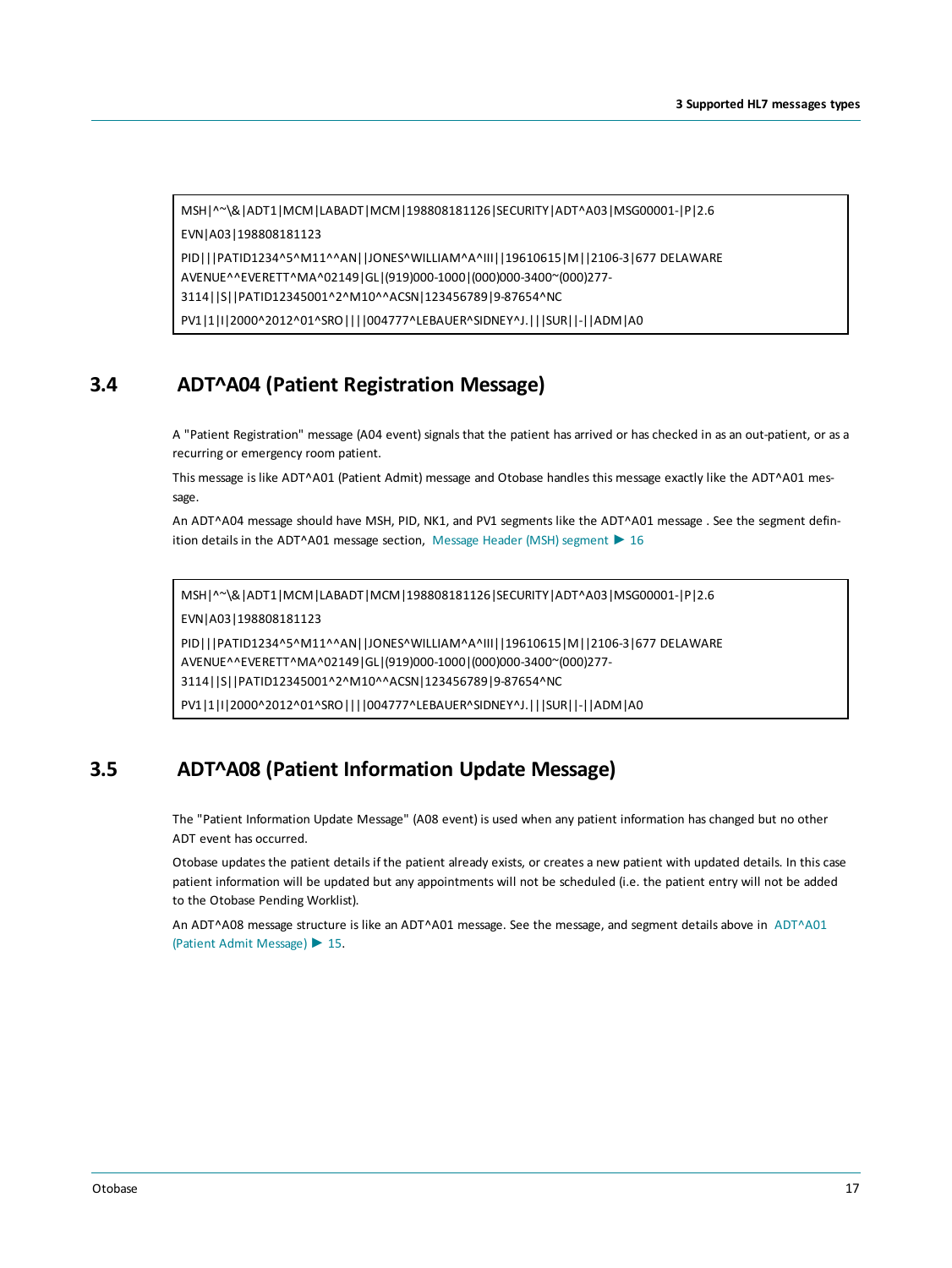MSH|^~\&|ADT1|MCM|LABADT|MCM|198808181126|SECURITY|ADT^A08|MSG00001-|P|2.6 EVN|A08|198808181123 PID|||PATID1234^5^M11^^AN||JONES^WILLIAM^A^III||19610615|M||2106-3|677 DELAWARE AVENUE^^EVERETT^MA^02149|GL|(919)000-1000|(000)000-3400~(000)277- 3114||S||PATID12345001^2^M10^^ACSN|123456789|9-87654^NC PV1|1|I|2000^2012^01^SRO||||004777^LEBAUER^SIDNEY^J.|||SUR||-||ADM|A0

<span id="page-17-0"></span>Note . It is assumed that the EMR system sends a supported ADT message to Otobase only for relevant patients. Nonaudiological patient visits are completely irrelevant for Otobase. It is recommended that the EMR system should send *only audiological patient ADT messages to Otobase.*

# **3.6 ACK (Acknowledgment) message & ADT**

<span id="page-17-1"></span>Otobase sends acknowledgment (ACK) messages for all incoming ORM & ADT messages. The structure of the ACK is as follows:

| <b>Position</b> | <b>Element</b>                  | <b>Use</b>   | <b>Example</b>                                      |
|-----------------|---------------------------------|--------------|-----------------------------------------------------|
| $\mathbf{1}$    | <b>Field Separator</b>          | $\mathsf{R}$ | Pipe symbol -                                       |
| $\overline{2}$  | <b>Encoding Characters</b>      | $\mathsf{R}$ | $\wedge \sim \mathcal{R}$                           |
|                 | Component<br>1.                 |              | Λ                                                   |
|                 | Repeat<br>2.                    |              | $\sim$                                              |
|                 | 3.<br>Escape                    |              |                                                     |
|                 | Sub component<br>4.             |              | &                                                   |
| $\overline{3}$  | <b>Sending Application Name</b> | $\mathsf{R}$ | Otobase (User defined during con-<br>figuration)    |
| $\overline{4}$  | <b>Sending Facility Name</b>    | $\mathsf{R}$ | Otobase (User defined during con-<br>figuration)    |
| 5               | <b>Receiving Application</b>    | $\mathsf{R}$ | EMR System (User defined during con-<br>figuration) |
| $6\phantom{1}6$ | <b>Receiving Facility</b>       | $\mathsf R$  | EMR System (User defined during con-<br>figuration) |
| 7               | Date and Time of Message        | R            | <b>YYYYMMDDhhmmss</b>                               |
|                 |                                 |              | 20130125052045                                      |

#### **3.6.1 Message Header (MSH) segment**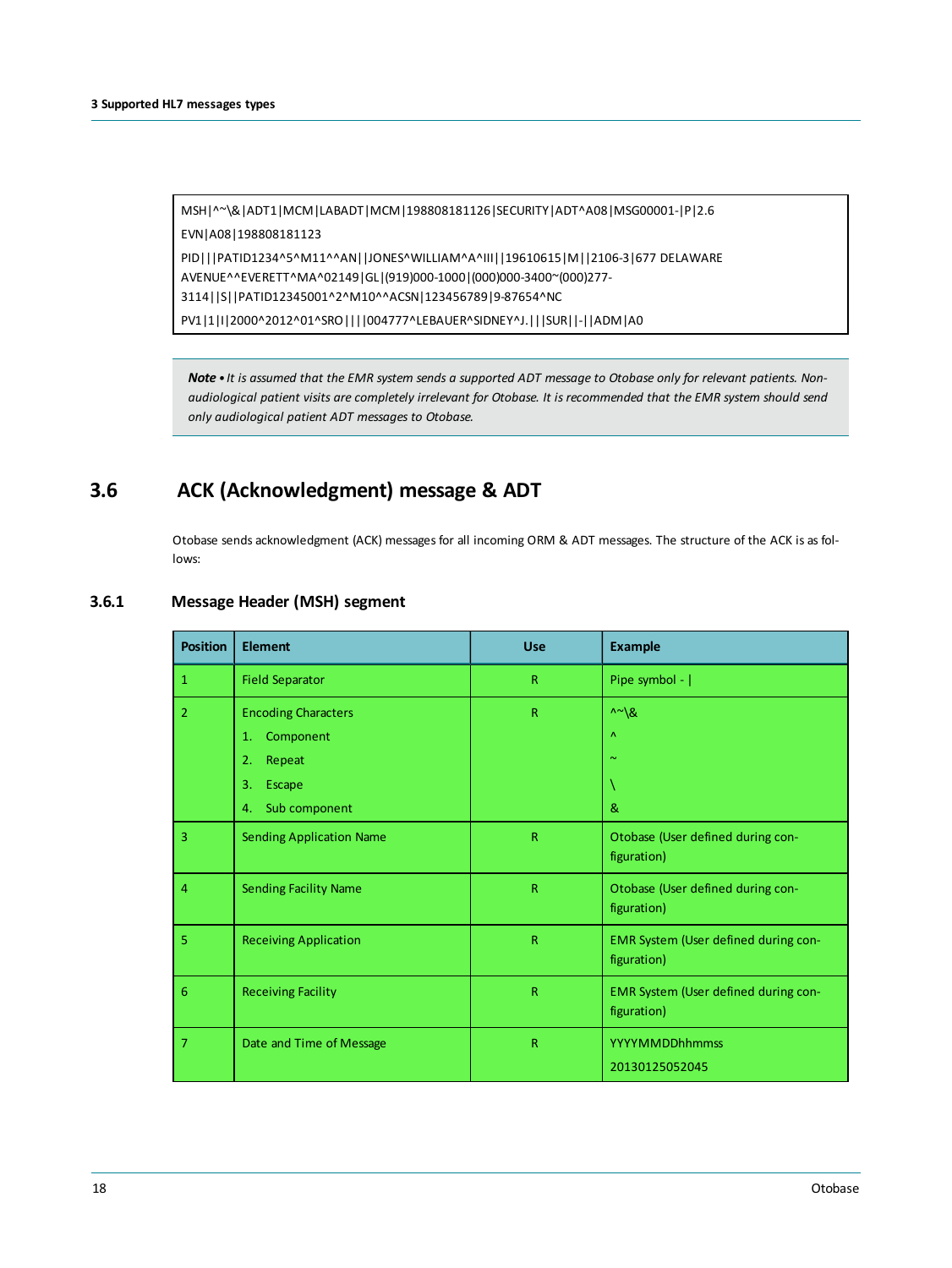| <b>Position</b> | <b>Element</b>                     | <b>Use</b>              | <b>Example</b>                                  |
|-----------------|------------------------------------|-------------------------|-------------------------------------------------|
| 8               | Security                           | U                       | N/A                                             |
| 9 <sup>°</sup>  | Message Type                       | $\overline{\mathsf{R}}$ | <b>ACK</b>                                      |
| 10              | Message Control Identifier         | $\mathsf{R}$            | ORM20130125052045                               |
| 11              | Processing ID                      | O                       | $P =$ Production<br>T= Training<br>D= Debugging |
| 12              | <b>HL7 Version</b>                 | $\mathsf{R}$            | 2.4, 2.5, 2.6, 2.7.                             |
| 13              | Sequence Number                    | U                       | N/A                                             |
| 14              | <b>Continuation Pointer</b>        | U                       | N/A                                             |
| 15              | Accept Acknowledgment Type         | U                       | N/A                                             |
| 16              | Application Acknowledgment<br>Type | U                       | N/A                                             |
| 17              | Country Code                       | U                       | N/A                                             |
| 18              | Character Set                      | U                       | N/A                                             |
| 19              | Principle Language of Message      | U                       | N/A                                             |

## **3.6.2 Message Acknowledgment (MSA) segment**

<span id="page-18-0"></span>

| <b>Position</b> | <b>Element</b>                  | <b>Use</b>   | <b>Example</b>      |
|-----------------|---------------------------------|--------------|---------------------|
| 1               | Acknowledgment Code             | $\mathsf{R}$ | $AA = Success$      |
|                 |                                 |              | $AE = Error$        |
|                 |                                 |              | $AR = Reject$       |
| $\overline{2}$  | <b>Message Control ID</b>       | $\mathsf{R}$ | ORM20130125052045   |
| 3               | Text Message                    | O            | Success, Or Failure |
| $\overline{4}$  | <b>Expected Sequence Number</b> | U            | N/A                 |
| 5               | Delayed Acknowledgment          | U            | N/A                 |
|                 | Type                            |              |                     |
| 6               | <b>Error Condition</b>          | 0            | N/A                 |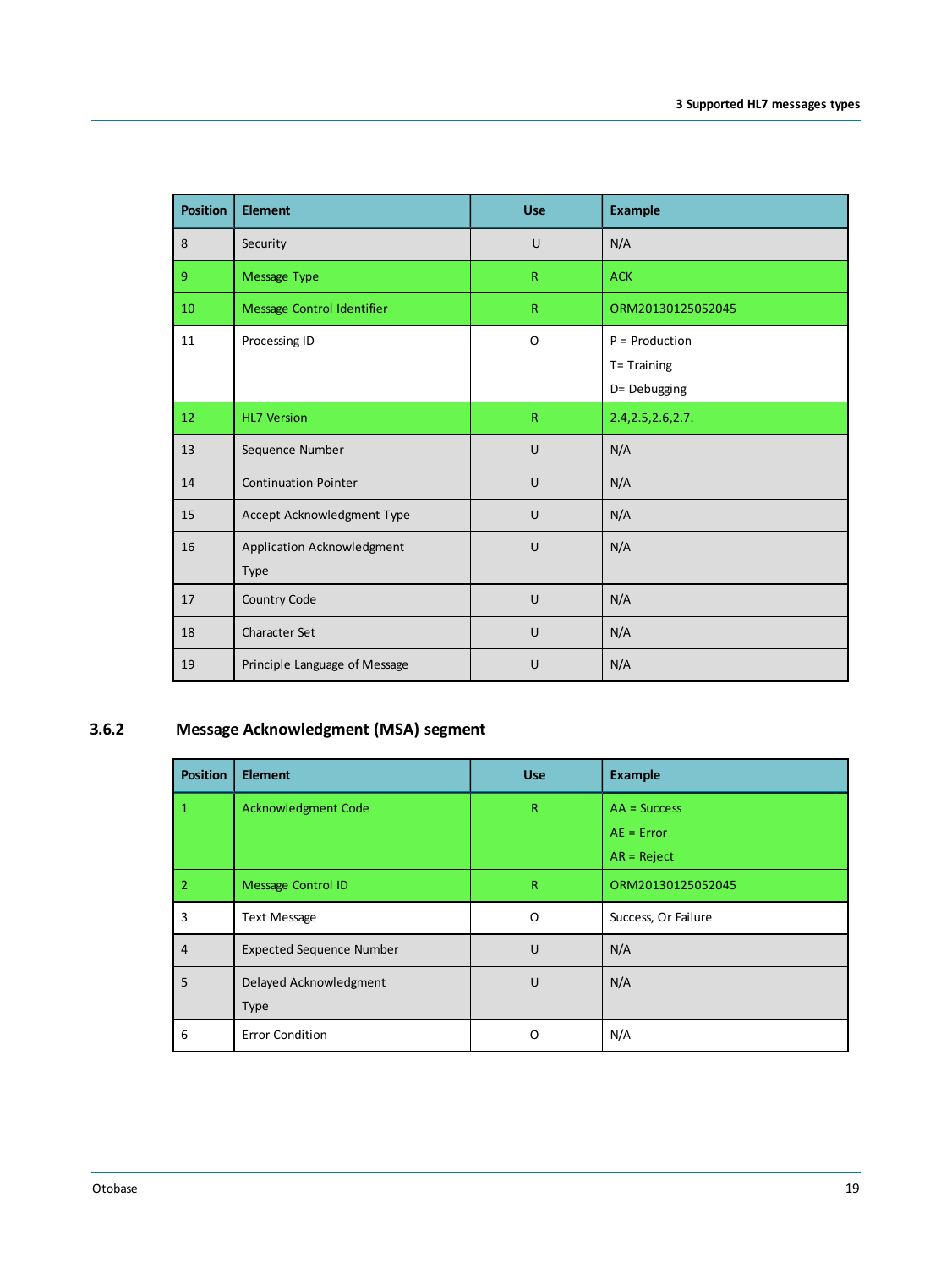#### **3.6.3 Example of Acknowledgment (ACK) message in case of success**

<span id="page-19-0"></span>Otobase sends an ACK message to acknowledge receipt of an ORM & ADT message. If the received message is accepted by Otobase, then Otobase sends a Success Acknowledgment message to the EMR system.

The following is an example of a Success Acknowledgment (ACK) message:

```
MSH|^~\&|OTObase | OTObase| EMR | EMR | 20130128012045||ACK| ORM20130125110114 |P|2.7
MSA|AA|ORM20130125110114|Success||||
```
### **3.6.4 Example of Acknowledgment (ACK) message in case of failure**

If the received message is not accepted by Otobase, then Otobase sends a Failure Acknowledgment message to the EMR system.

The following is an example of a Failure Acknowledgment (ACK) message:

<span id="page-19-2"></span>MSH|^~\&|OTObase | OTObase| EMR | EMR | 20130128012045||ACK| ORM20130125110114 |P|2.7 MSA|AE|ORM20130125110114|Failure||||

## **3.7 ORU (Observation Result Unsolicited message)**

Otobase returns finished transcriptions (a PDF report containing the test data or xml data based on the configuration) to the EMR system using an Observation Result Unsolicited (ORU) message that is triggered by Otobase when the patient is Signed Off (either manually or automatically).

<span id="page-19-3"></span>The HL7 message will contain the following information:

#### **3.7.1 Message Header (MSH) segment**

| <b>Position</b> | <b>Element</b>                  | <b>Use</b>  | <b>Example</b>                              |
|-----------------|---------------------------------|-------------|---------------------------------------------|
|                 | <b>Field Separator</b>          | $\mathsf R$ | Pipe symbol -                               |
| -2              | <b>Encoding Characters</b>      | $\mathsf R$ | $\wedge \sim \mathcal{R}$                   |
|                 | Component<br>1.                 |             | $\Lambda$                                   |
|                 | 2.<br>Repeat                    |             | $\sim$                                      |
|                 | Escape<br>3.                    |             |                                             |
|                 | Sub component<br>4.             |             | &                                           |
| 3               | <b>Sending Application Name</b> | R           | Otobase (User defined during configuration) |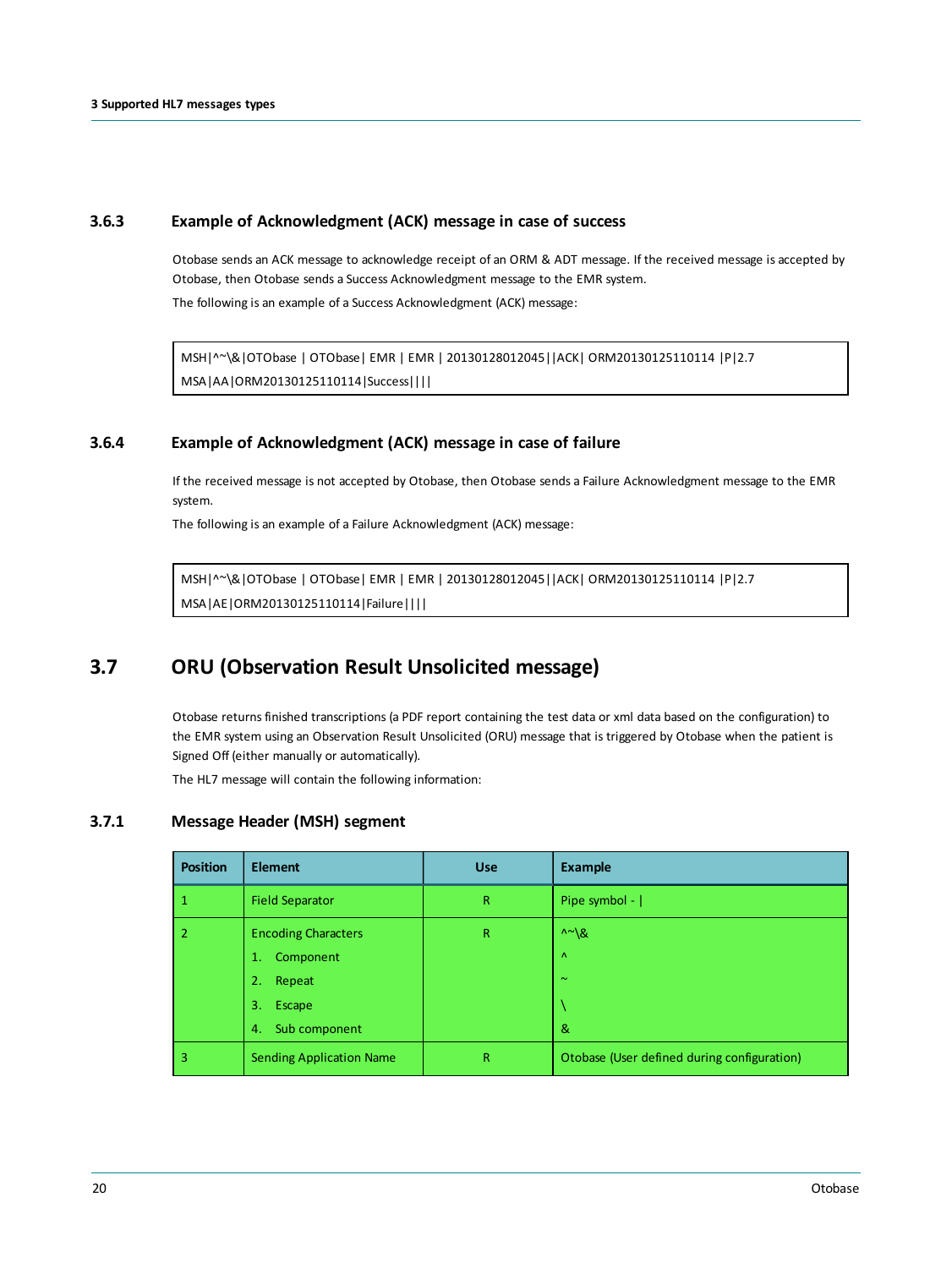| <b>Position</b> | <b>Element</b>                                                          | Use          | <b>Example</b>                                  |
|-----------------|-------------------------------------------------------------------------|--------------|-------------------------------------------------|
| 4               | <b>Sending Facility Name</b>                                            | $\mathsf R$  | Otobase (User defined during configuration)     |
| 5               | <b>Receiving Application</b>                                            | $\mathsf{R}$ | EMR System (User defined during configuration)  |
| $6\phantom{1}$  | <b>Receiving Facility</b>                                               | $\mathsf R$  | EMR System (User defined during configuration)  |
| $\overline{7}$  | Date and Time of Message                                                | $\mathsf{R}$ | <b>YYYYMMDDhhmmss</b><br>20130125052045         |
| 8               | Security                                                                | U            | N/A                                             |
| 9               | <b>Message Type</b><br>Message Type<br>1.<br><b>Trigger Event</b><br>2. | $\mathsf R$  | ORU^R01<br>ORU<br><b>RO1</b>                    |
| 10              | Message Control Identifier                                              | $\mathsf{R}$ | ORU20130128145120                               |
| 11              | Processing ID                                                           | O            | $P =$ Production<br>T= Training<br>D= Debugging |
| 12              | <b>HL7 Version</b>                                                      | ${\sf R}$    | 2.4, 2.5, 2.6, 2.7.                             |
| 13              | Sequence Number                                                         | U            | N/A                                             |
| 14              | <b>Continuation Pointer</b>                                             | U            | N/A                                             |
| 15              | Accept Acknowledgment<br>Type                                           | U            | N/A                                             |
| 16              | Application Acknowledgment<br>Type                                      | U            | N/A                                             |
| 17              | Country Code                                                            | U            | N/A                                             |
| 18              | <b>Character Set</b>                                                    | U            | N/A                                             |
| 19              | Principal Language of Mes-<br>sage                                      | U            | N/A                                             |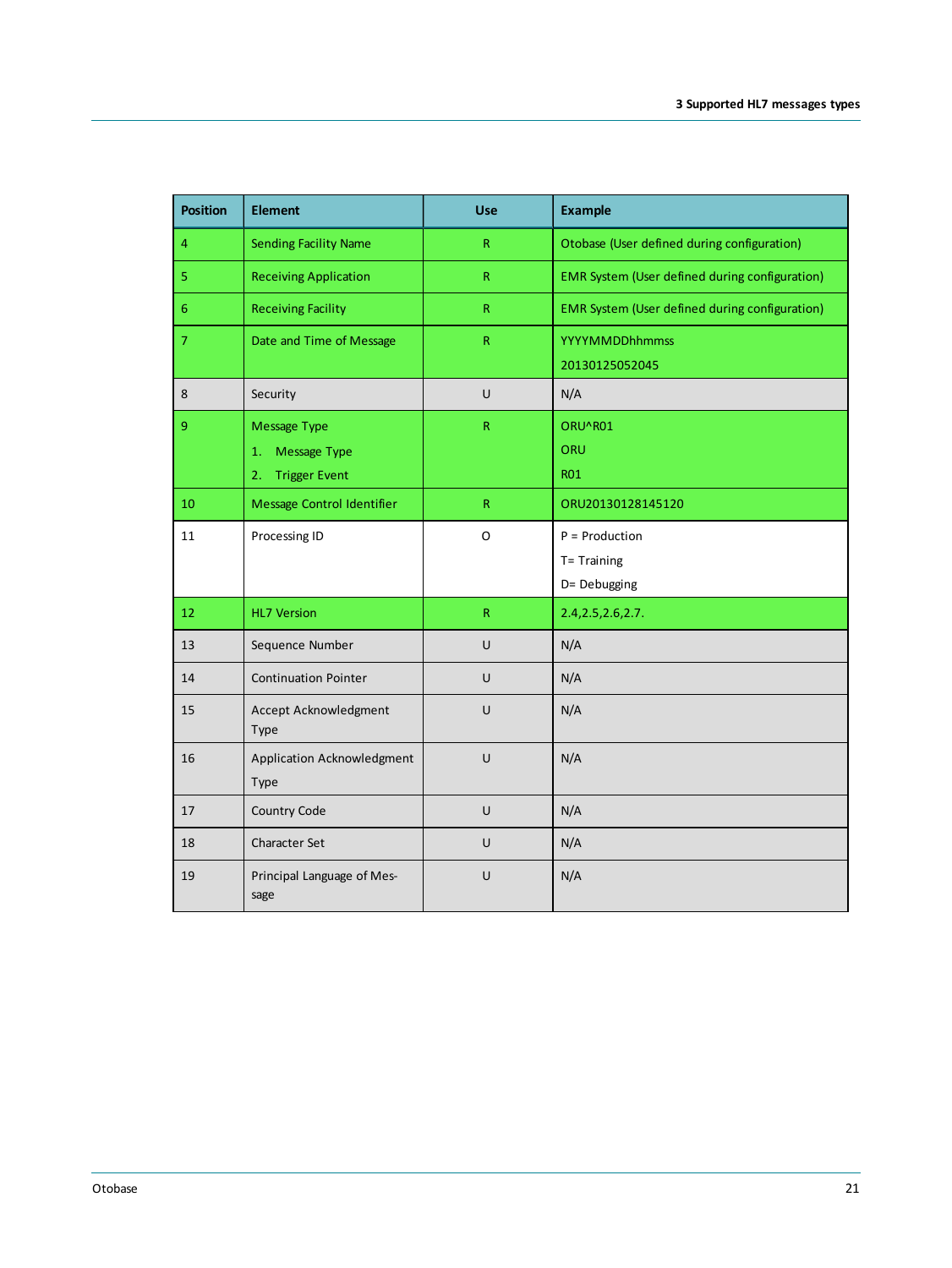<span id="page-21-0"></span>

| <b>Position</b> | <b>Element</b>                | <b>Use</b> | <b>Example</b> |
|-----------------|-------------------------------|------------|----------------|
| $\mathbf{1}$    | Order Control                 | $\circ$    | <b>NW</b>      |
| $\overline{2}$  | Placer Order Number           | O          | 3071014        |
| $\overline{3}$  | Filler Order Number           | O          | 105400         |
| 4               | Placer Group Number           | U          | N/A            |
| 5               | <b>Order Status</b>           | $\cup$     | N/A            |
| $6\phantom{1}6$ | Response Flag                 | $\cup$     | N/A            |
| $\overline{7}$  | Quantity/Timing               | U          | N/A            |
| 8               | Parent                        | $\cup$     | N/A            |
| $9\,$           | Date and Time of Transaction  | U          | N/A            |
| 10              | Entered By                    | U          | N/A            |
| 11              | Verified By                   | U          | N/A            |
| 12              | <b>Ordering Provider</b>      | $\cup$     | N/A            |
| 13              | Enterer's Location            | U          | N/A            |
| 14              | <b>Callback Phone Number</b>  | U          | N/A            |
| 15              | Order Effective Date and Time | $\cup$     | N/A            |
| 16              | Order Control Code Reason     | $\cup$     | N/A            |
| 17              | <b>Entering Organization</b>  | U          | N/A            |
| 18              | <b>Entering Device</b>        | U          | N/A            |
| 19              | Action By                     | U          | N/A            |

# **3.7.2 Common Order (ORC) segment**

### **3.7.3 Observation Request (OBR) segment**

<span id="page-21-1"></span>

| <b>Position</b> | <b>Element</b>             | <b>Use</b>  | <b>Example</b> |
|-----------------|----------------------------|-------------|----------------|
|                 | Set ID                     | O           |                |
|                 | <b>Placer Order Number</b> | $\mathsf R$ | 3071014        |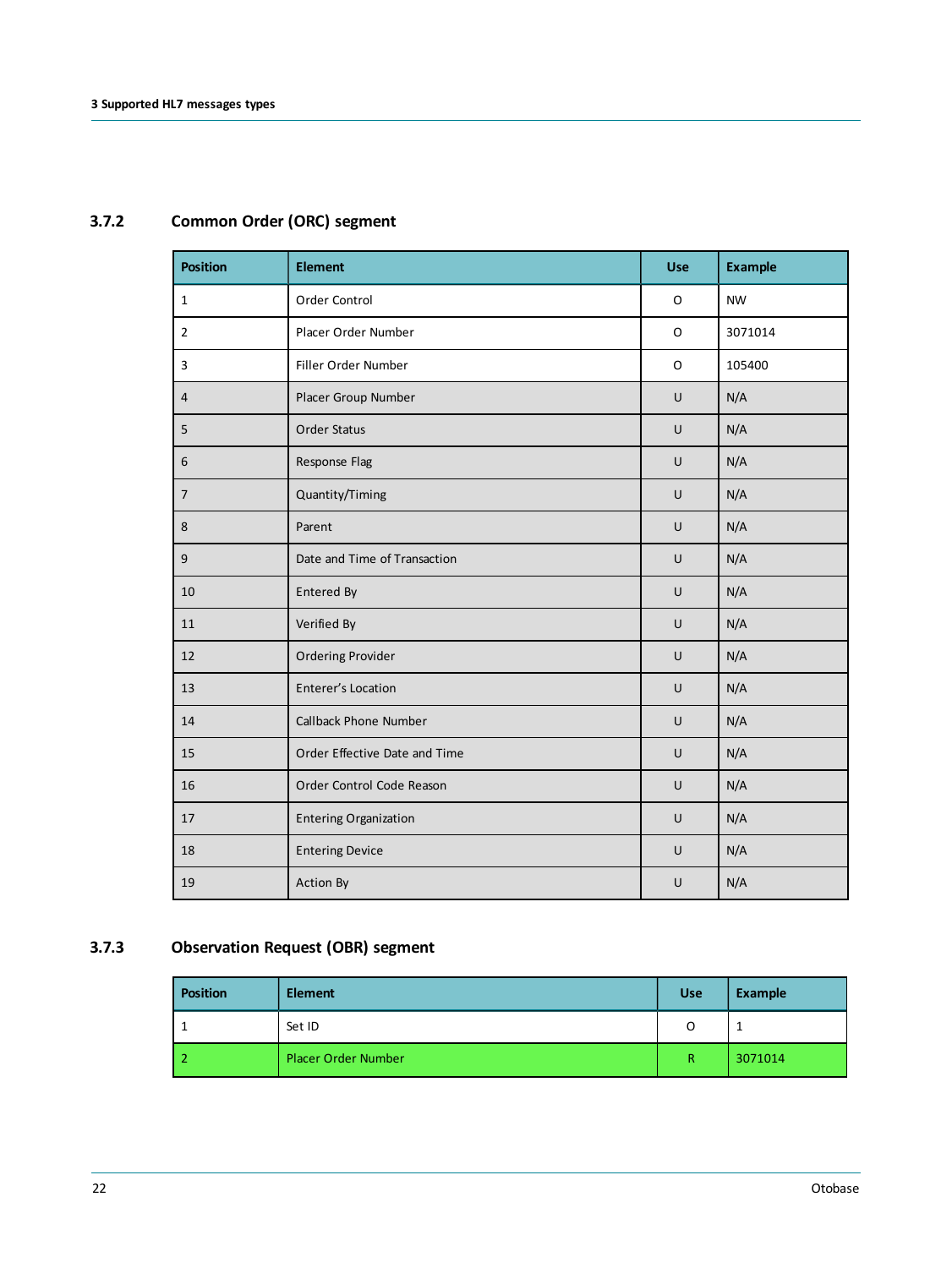| <b>Position</b>  | <b>Element</b>                                | <b>Use</b> | <b>Example</b> |
|------------------|-----------------------------------------------|------------|----------------|
| 3                | Filler Order Number                           | R          | 105400         |
| $\overline{4}$   | Universal Service Identifier                  | U          | N/A            |
| 5                | Priority                                      | U          | N/A            |
| 6                | Requested Date and Time                       | O          | N/A            |
| $\overline{7}$   | Observation Date and Time                     | U          | N/A            |
| 8                | Observation End Date and<br>Time              | U          | N/A            |
| $\boldsymbol{9}$ | <b>Collection Volume</b>                      | U          | N/A            |
| 10               | Collector Identifier                          | U          | N/A            |
| 11               | Specimen Action Code                          | U          | N/A            |
| 12               | Danger Code                                   | U          | N/A            |
| 13               | Relevant Clinical Information                 | U          | N/A            |
| 14               | Specimen Received Date and<br>Time            | U          | N/A            |
| 15               | Specimen Source                               | U          | N/A            |
| 16               | <b>Ordering Provider</b>                      | U          | N/A            |
| 17               | Order Callback Phone Number                   | U          | N/A            |
| 18               | Placer Field 1                                | U          | N/A            |
| 19               | Placer Field 2                                | U          | N/A            |
| 20               | Filler Field 1                                | U          | N/A            |
| 21               | Filler Field 2                                | U          | N/A            |
| 22               | Results Report/Status Change<br>Date and Time | U          | N/A            |
| 23               | Charge to Practice                            | U          | N/A            |
| 24               | Diagnostic Service Section ID                 | U          | N/A            |
| 25               | Result Status                                 | U          | N/A            |
| 26               | Parent Result                                 | U          | N/A            |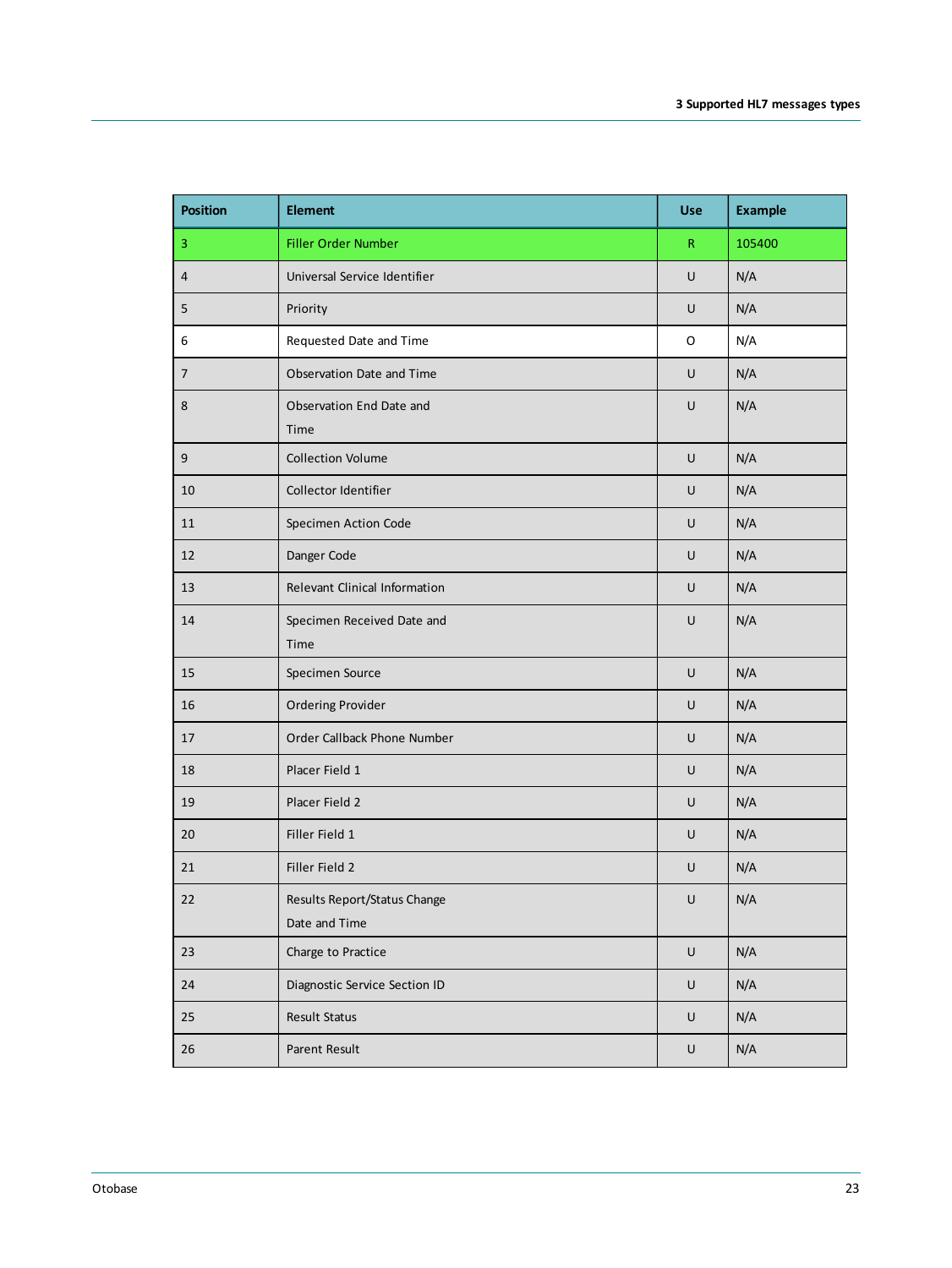| <b>Position</b> | <b>Element</b>                                     | <b>Use</b> | <b>Example</b> |
|-----------------|----------------------------------------------------|------------|----------------|
| 27              | Quantity / Timing                                  | U          | N/A            |
| 28              | Result Copies to                                   | U          | N/A            |
| 29              | Parent                                             | U          | N/A            |
| 30              | <b>Transportation Mode</b>                         | U          | N/A            |
| 31              | Reason for Study                                   | U          | N/A            |
| 32              | Principal Result Interpreter                       | U          | N/A            |
| 33              | Assistant Result Interpreter                       | U          | N/A            |
| 34              | Technician                                         | U          | N/A            |
| 35              | Transcriptionist                                   | U          | N/A            |
| 36              | Scheduled Date and Time                            | U          | N/A            |
| 37              | Number of Sample Containers                        | U          | N/A            |
| 38              | <b>Transport Logistics of Collected</b><br>Samples | U          | N/A            |
| 39              | <b>Collector's Comment</b>                         | $\cup$     | N/A            |
| 40              | <b>Transport Arrangement</b><br>Responsibility     | U          | N/A            |
| 41              | <b>Transport Arranged</b>                          | U          | N/A            |
| 42              | <b>Escort Required</b>                             | U          | N/A            |
| 43              | Planned Patient Transport Comment                  | U          | N/A            |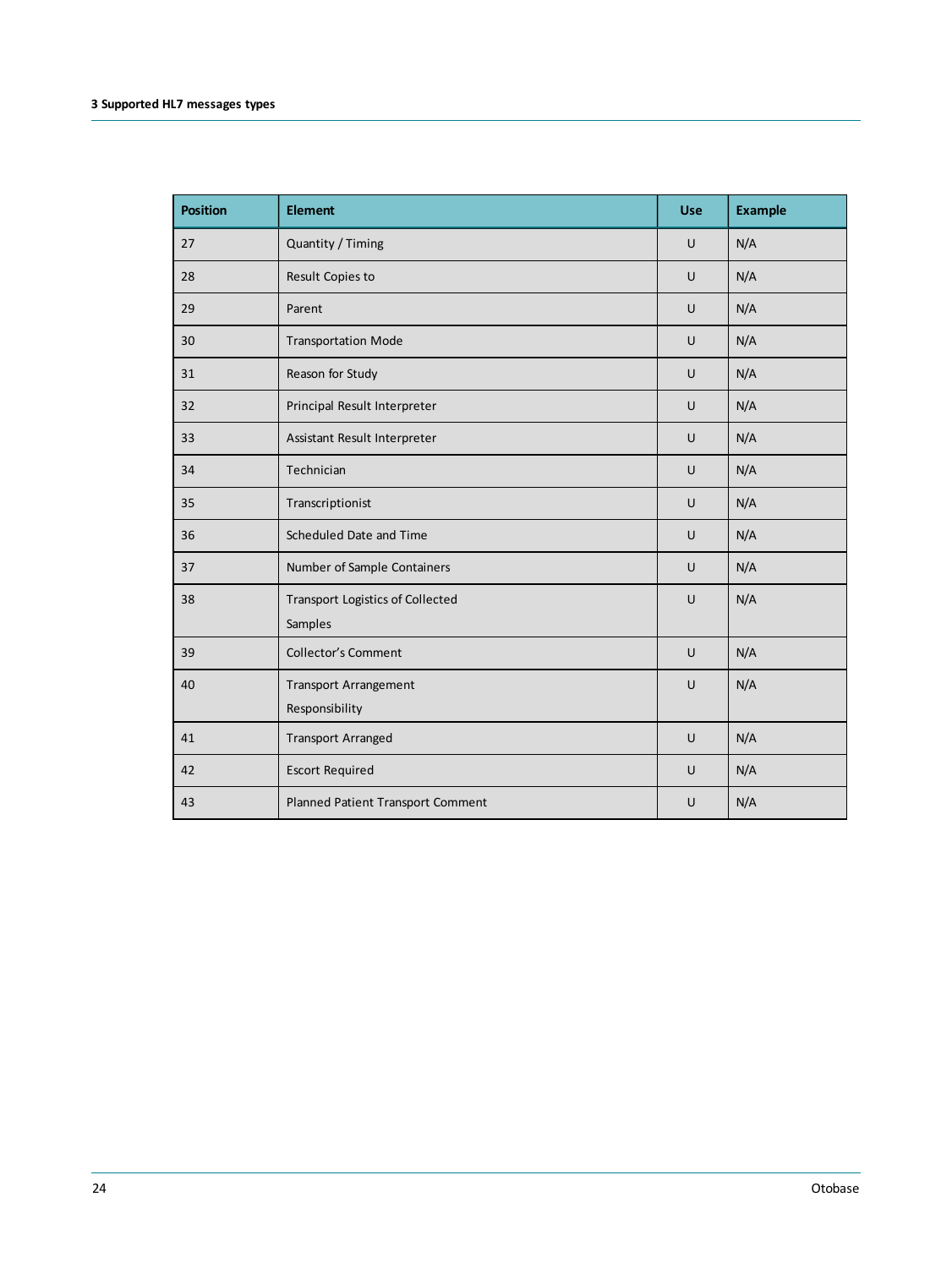<span id="page-24-0"></span>

| <b>Position</b> | <b>Element</b>                    | <b>Use</b>   | <b>Example</b>                                                |
|-----------------|-----------------------------------|--------------|---------------------------------------------------------------|
| $\mathbf{1}$    | Set ID                            | R            | N/A                                                           |
| $\overline{2}$  | Value Type                        | $\mathsf{R}$ | <b>AD Address</b>                                             |
|                 |                                   |              | DT Date                                                       |
|                 |                                   |              | <b>ED Encapsulated Data</b>                                   |
|                 |                                   |              | RP Reference Pointer                                          |
|                 |                                   |              | FT Formatted Text (Display)                                   |
|                 |                                   |              | ST String Data.                                               |
|                 |                                   |              | TX Text Data (Display) 4                                      |
| 3               | Observation Identifier            | O            | 102012                                                        |
| 4               | <b>Observation Sub-ID</b>         | $\mathsf{R}$ | PDF Report Raw data<br>$\bullet$                              |
|                 |                                   |              | (eg. Acrobat^text^pdf^Base64^JV BE                            |
|                 |                                   |              | RIOxLJQK Jcfsj6IKNSAwIG9 iago8PC9MZ<br>W5ndGggNiAwlFlvRmlsdG) |
|                 |                                   |              | PDF file path<br>$\bullet$                                    |
|                 |                                   |              | XML string (Otosuite .gnd file format)<br>$\bullet$           |
| 5               | <b>Observation Value</b>          | U            | N/A                                                           |
| 6               | <b>Units</b>                      | U            | N/A                                                           |
| $\overline{7}$  | References Range                  | U            | N/A                                                           |
|                 |                                   |              |                                                               |
| 8               | Abnormal Flags                    | U            | N/A                                                           |
| 9               | Probability                       | U            | N/A                                                           |
| 10              | Nature of Abnormal Test           | U            | N/A                                                           |
| 11              | <b>Observation Result Status</b>  | R            | Pos Val F or C                                                |
| 12              | Date of Last Observation          | U            | N/A                                                           |
|                 | Normal Values                     |              |                                                               |
| 13              | <b>User-Defined Access Checks</b> | U            | N/A                                                           |
| 14              | Date and Time of the              | U            | N/A                                                           |
|                 | Observation                       |              |                                                               |
| 15              | Producer's ID                     | U            | N/A                                                           |

## **3.7.4 Observation Result (OBX) segment**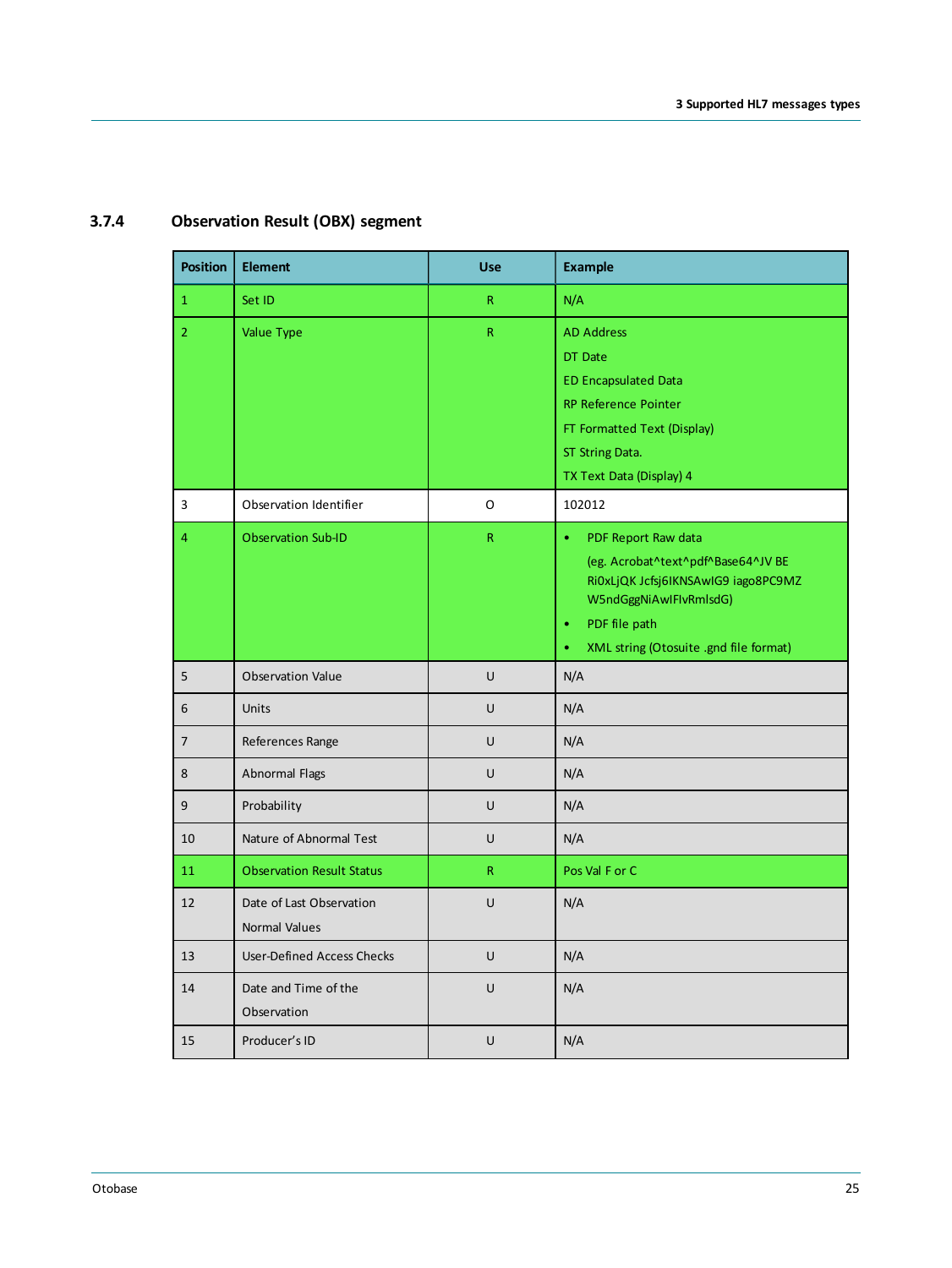| Position   | <b>Element</b>            | <b>Use</b> | Example |
|------------|---------------------------|------------|---------|
| $\vert$ 16 | Responsible Observer      |            | N/A     |
| $\vert$ 17 | <b>Observation Method</b> |            | N/A     |

Note • The ORC and OBR seaments of ORU message have a "Placer Order number" filed. This value is supposed to be supplied by the EMR system. Otobase gets this value when it receives the ORM message (in the order processing workflow). So, when Otobase will send the ORU message in response to ORM message, it will include the Placer order number in the message. However, the Placer order number field is not available in the ADT message, which means that when Otobase will send the ORU message in response to the ADT message, then the value of this field will remain *blank.*

#### **3.7.5 Example of ORU message**

<span id="page-25-0"></span>The following is an example of an ORU message containing embedded PDF report data:

```
MSH|^~\&|OTObase|OTObase|EMR|EMR|20130128161405||ORU^R01|ORU20130128161405|P|2.7
PID|||0000002||Cocu^Philip||19701029
OBR 1 3071014 105400 | 201301251910
OBX|1|ED|Report|1|Acrobat^text^pdf^Base64^JVBERi0xLjQKJcfsj6IKNSAwIG9iago8PC9MZW5ndGg
gNiAwIFIvRmlsdGVvIC9GbGF0ZURlY29kZT4+CnN0cmWhbOp4nI1SvU7EMAv95vtvTA41dtbmitiEkIB
ROI0QQh1mQKKgYfl/3DZ0wibRqJJlv/fs52QrEchIHM5n0PUC5TH/G7EVLdjhGwt13PVyP4u9RZTMym
uBkFJyNNZIRoRWxoDgZO7FUmWNEByiCepeNwgmuRSdetCNAQret+pVNwTGpBSVHBDkYkzmH4hb
bYGl6tSFbhyPij6oA03go3NGHWkPIbpv0LU20DKQ6k6Pu/Dup/r7ZICrvp6pIFdVtWa97TSfmYRgkWZ
E8JFUN wm 8zBMVxWKQBYgVIrN +Ga qAnv7ofqKbFpw13OZM03AXPqn4Fcxp8sar 83FlPji10I0Fy4Cgr
ubkTcWqAFilaYot8dprh/2wA+6cBgvX+VSY4IEo8JPJK34l0zYtmSoqxjaVfLEPZWR2Ike1wywu+XwAe
MqSBGVuZHN0cmVhbQplbmRvYmoKNiAwIG9iagozMjAKZW5kb2JqCjQgMCBvYmoKPDwvVHlwZS9Q
YWdlL01lZGlhQm94IFswIDAgNTk1IDg0Ml0KL1JvdGF0ZSAwL1BhcmVudCAzIDAgUgovUmVzb3VyY2
VzPDwvUHJvY1NldFsvUERGIC9UZXh0XQovRm9udCA4IDAgUgo+PgovQ29udGVudHMgNSAwIFIKPj4
KZW5kb2JqCjMgMCBvYmoKPDwgL1R5cGUgL1BhZ2VzIC9LaWRzIFsKNCAwIFIKXSAvQ291bnQgMQo
+PgplbmRvYmoKMSAwIG9iago8PC9UeXBlIC9DYXRhbG9nIC9QYWdlcyAzIDAgUgovTWV0Y
```
The following is an example of an ORU message containing the path to the PDF report file:

```
MSH|^~\&|OTObase|OTObase|EMR|EMR|20140109172051||ORU^R01|ORU20140109172051|P|2.7
PID|||PATID1234^5^M11^^AN||JONES^WILLIAM^A^III||19610615|M||2106-3|677 DELAWARE
AVENUE^^EVERETT^MA^02149|GL|(919)000-1000|(000)000-3400~(000)277-
3114||S||PATID12345001^2^M10^^ACSN|123456789|9-87654^NC
PV1|1|I|2000^2012^01^SRO||||004777^LEBAUER^SIDNEY^J.|||SUR||-||ADM|A0
```
OBR|1|20060307110114|18|||201401061241

OBX|1|RP|18|1|C:\E\Reports\E\0000002-20140109172043.pdf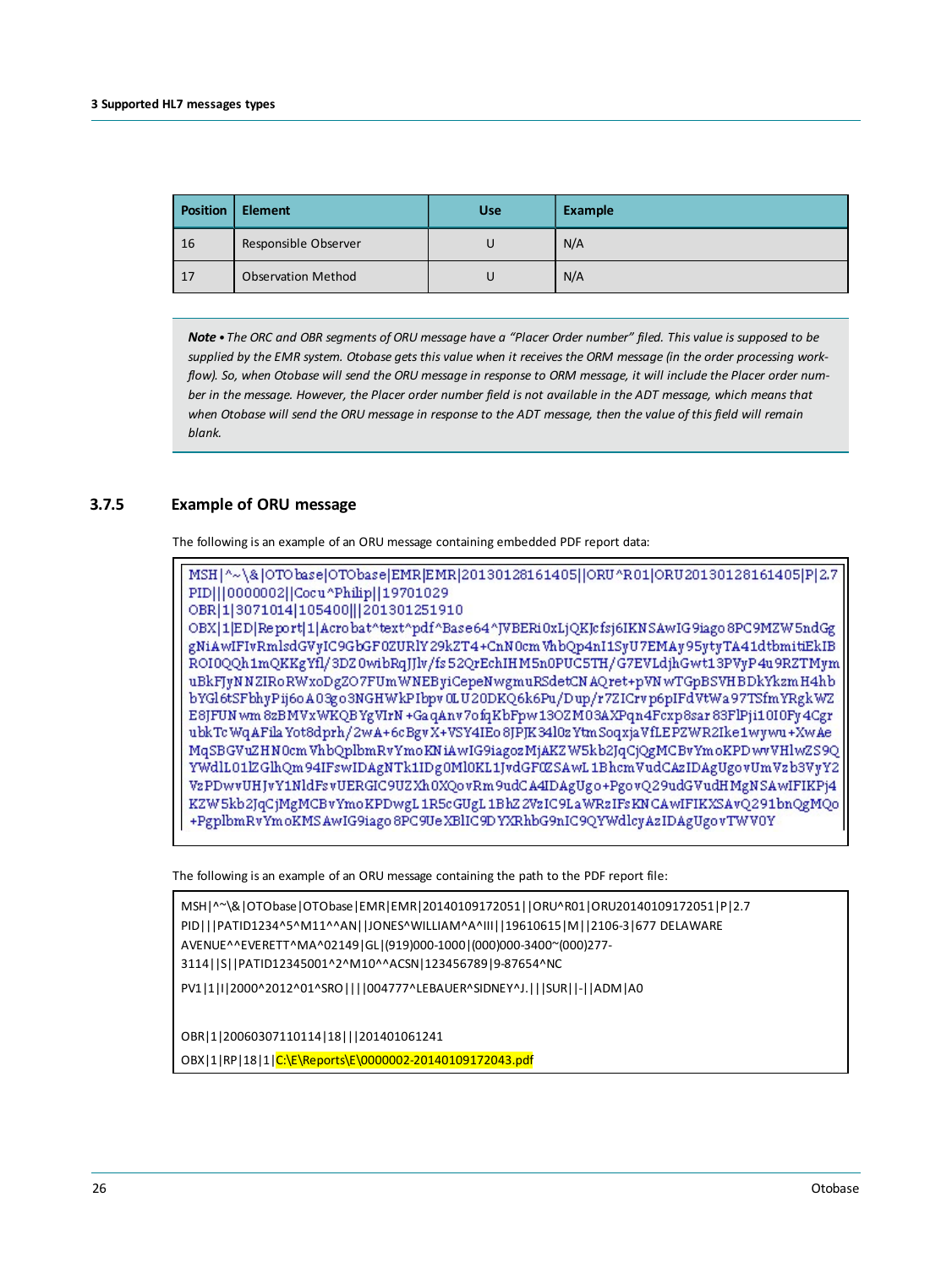# **3.8 ACK (Acknowledgment message for ORU)**

<span id="page-26-1"></span><span id="page-26-0"></span>The EMR System should send an acknowledgment for all ORU messages received from Otobase. The structure of the ACK message is as follows:

### **3.8.1 Message Header (MSH) segment**

| <b>Position</b> | <b>Element</b>                  | <b>Use</b>              | <b>Example</b>                                      |
|-----------------|---------------------------------|-------------------------|-----------------------------------------------------|
| $\mathbf{1}$    | <b>Field Separator</b>          | R                       | Pipe symbol -                                       |
| $\overline{2}$  | <b>Encoding Characters</b>      | ${\sf R}$               | $\wedge \sim \backslash \&$                         |
|                 | Component<br>1.                 |                         | $\boldsymbol{\Lambda}$                              |
|                 | 2.<br>Repeat                    |                         | $\sim$                                              |
|                 | 3.<br>Escape                    |                         |                                                     |
|                 | Sub component<br>4.             |                         | &                                                   |
| 3               | <b>Sending Application Name</b> | $\mathsf R$             | Otobase (User defined during con-<br>figuration)    |
| 4               | <b>Sending Facility Name</b>    | ${\sf R}$               | Otobase (User defined during con-<br>figuration)    |
| 5               | <b>Receiving Application</b>    | ${\sf R}$               | EMR System (User defined during con-<br>figuration) |
| 6               | <b>Receiving Facility</b>       | R                       | EMR System (User defined during con-<br>figuration) |
| $\overline{7}$  | Date and Time of Message        | $\overline{\mathsf{R}}$ | <b>YYYYMMDDhhmmss</b>                               |
|                 |                                 |                         | 20130125052045                                      |
| 8               | Security                        | U                       | N/A                                                 |
| 9               | Message Type                    | R.                      | <b>ACK</b>                                          |
| 10              | Message Control Identifier      | R.                      | ORU20130128161405                                   |
| 11              | Processing ID                   | O                       | $P =$ Production                                    |
|                 |                                 |                         | $T = Triaining$                                     |
|                 |                                 |                         | D= Debugging                                        |
| 12              | <b>HL7 Version</b>              | R                       | 2.4, 2.5, 2.6, 2.7.                                 |
| 13              | Sequence Number                 | U                       | N/A                                                 |
| 14              | <b>Continuation Pointer</b>     | U.                      | N/A                                                 |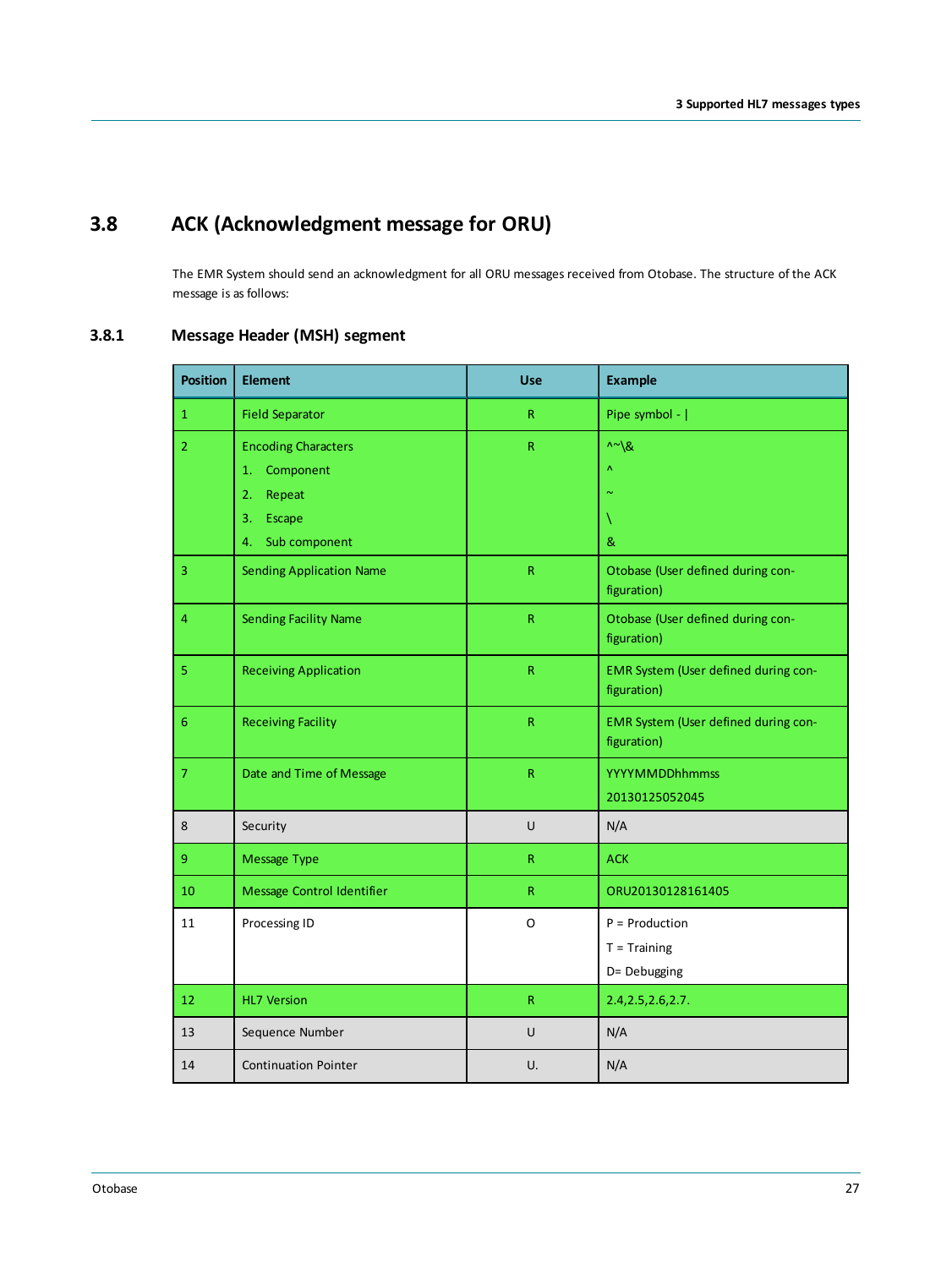| <b>Position</b> | <b>Element</b>                  | <b>Use</b> | <b>Example</b> |
|-----------------|---------------------------------|------------|----------------|
| 15              | Accept Acknowledgment Type      | U          | N/A            |
| 16              | Application Acknowledgment Type | U          | N/A            |
| 17              | Country Code                    | U          | N/A            |
| 18              | <b>Character Set</b>            | U          | N/A            |
| 19              | Principal Language of Message   | U          | N/A            |

#### **3.8.2 Message Acknowledgment (MSA) segment**

<span id="page-27-0"></span>

| <b>Position</b> | <b>Element</b>                  | <b>Use</b>   | <b>Example</b>      |
|-----------------|---------------------------------|--------------|---------------------|
| 1               | <b>Acknowledgment Code</b>      | $\mathsf{R}$ | $AA = Success$      |
|                 |                                 |              | $AE = Error$        |
|                 |                                 |              | $AR = Reject$       |
| $\overline{2}$  | <b>Message Control ID</b>       | $\mathsf{R}$ | ORU20130128161405   |
| 3               | <b>Text Message</b>             | O            | Success, Or Failure |
| $\overline{4}$  | <b>Expected Sequence Number</b> | U            | N/A                 |
| 5               | Delayed Acknowledgment          | U            | N/A                 |
|                 | <b>Type</b>                     |              |                     |
| 6               | <b>Error Condition</b>          | O            | N/A                 |

#### **3.8.3 Example of ORU Acknowledgment (ACK) message in case of success**

<span id="page-27-1"></span>Otobase sends an ACK message to acknowledge receipt of an ORU. If the received ORU message is accepted by Otobase, then Otobase sends a Success Acknowledgment message to the EMR system.

The following is an example of a Success Acknowledgment (ACK) message:

<span id="page-27-2"></span>MSH|^~\&|EMR | EMR| OTObase | OTObase | 20130128012045||ACK| ORU20130128161405 |P|2.7 MSA|AA|ORU20130128161405|Success||||

#### **3.8.4 Example of ORU Acknowledgment (ACK) message in case of failure**

If the received ORU message is not accepted by Otobase, then Otobase sends a Failure Acknowledgment message to the EMR system.

The following is an example of a Failure Acknowledgment (ACK) message: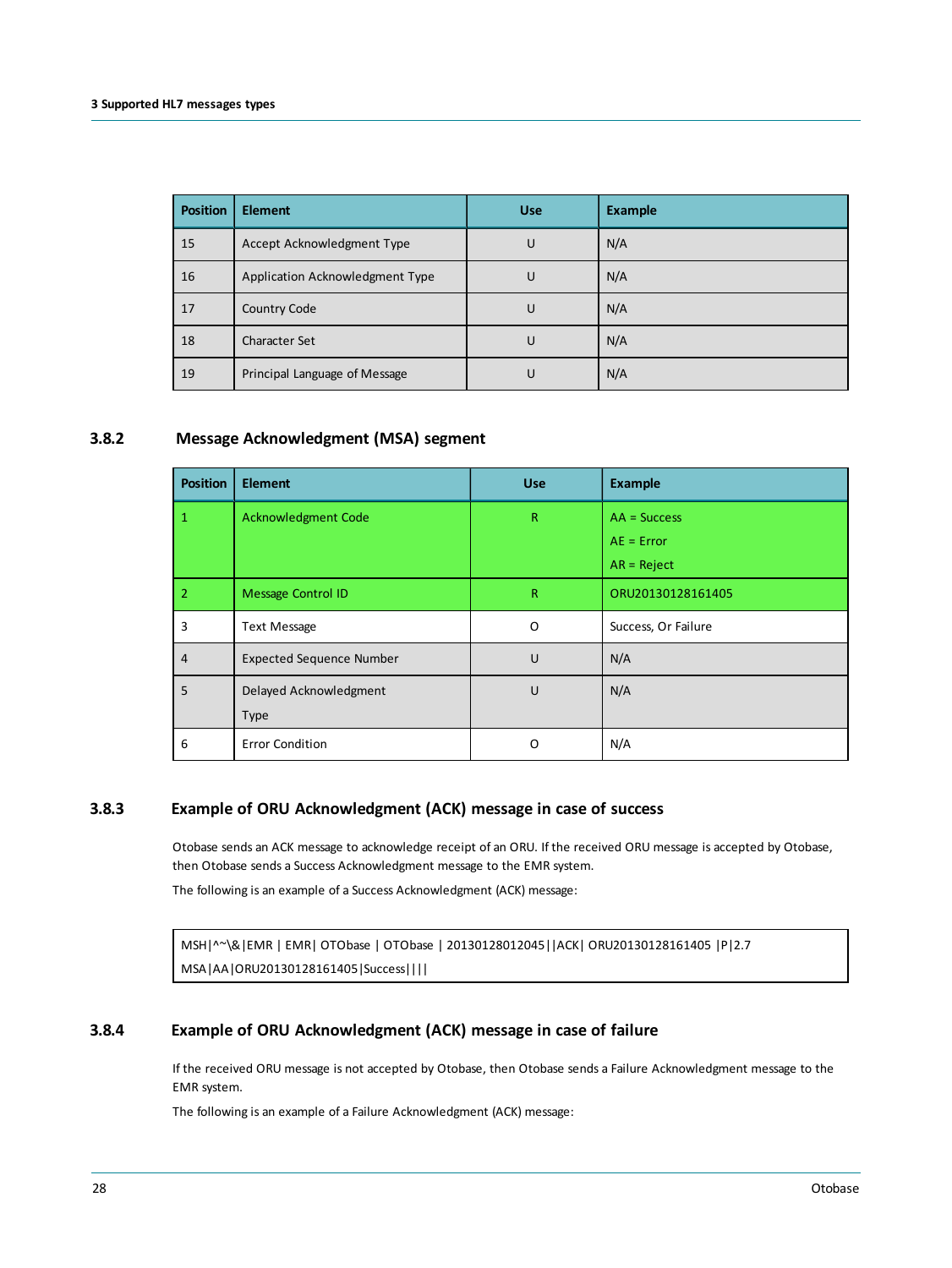MSH|^~\&|EMR | EMR| OTObase | OTObase | 20130128012045||ACK| ORU20130128161405 |P|2.7 MSA|AE|ORU20130128161405|Failure||||